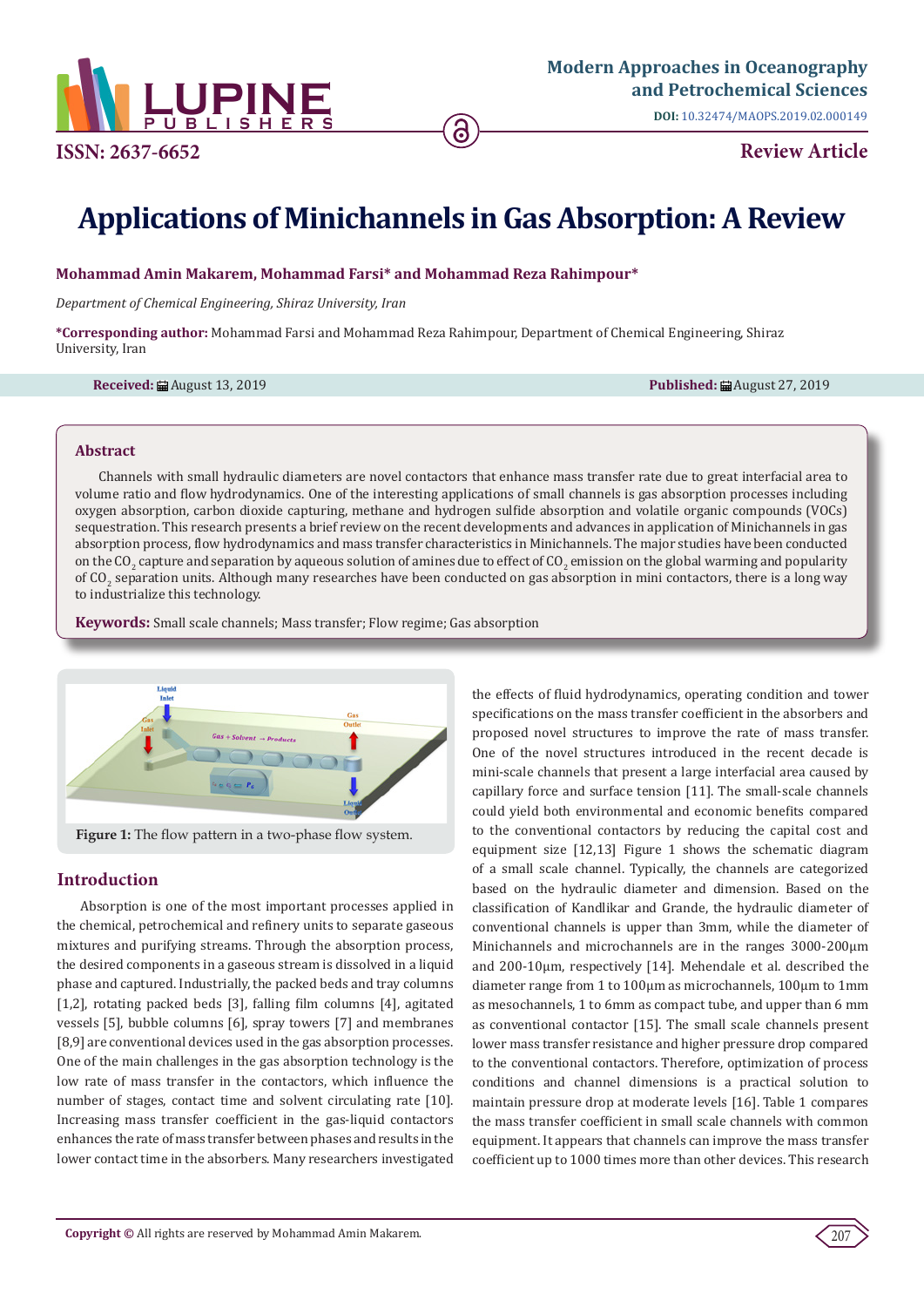presents a short review on the gas absorption topic including flow patterns and mass transfer rate in Minichannels from millimetric ranges to microscale ones, and their applications in gas separation and purification. In this regard, the absorption of gases including  $O_{2'}$  CO<sub>2</sub>, CH<sub>4</sub>, H<sub>2</sub>S and VOCs by selective solvents is reviewed briefly.

**Table 1:** Comparing mass transfer coefficient of conventional and minichannels.

| Type of system                        | $K A \times 10^2 [s^{-1}]$ | <b>Ref</b> |
|---------------------------------------|----------------------------|------------|
| Countercurrent packed columns         | $0.04 - 7$                 | $[17]$     |
| Co-current packed columns             | $0.04 - 102$               | $[17]$     |
| Bubble cap plate columns              | $1 - 20$                   | $[17]$     |
| Sieve plate columns                   | $1 - 40$                   | $[17]$     |
| <b>Bubble columns</b>                 | $0.5 - 24$                 | $[17]$     |
| Packed bubble columns                 | $0.5 - 12$                 | $[17]$     |
| Horizontal and coiled tube reactors   | $0.5 - 70$                 | $[17]$     |
| Vertical tube reactors                | $2 - 100$                  | $[17]$     |
| Spray columns                         | $0.3 - 80$                 | $[17]$     |
| Mechanically agitated bubble reactors | $0.03 - 0.6$               | $[17]$     |
| Submerged and plunging jet reactors   | $0.03 - 0.6$               | $[17]$     |
| Hydro cyclone reactors                | $2 - 15$                   | $[17]$     |
| Venturi reactors                      | $8 - 25$                   | $[17]$     |
| Milli channel                         | 10-100                     | [18]       |
| Microchannel                          | 30-2100                    | $[19]$     |
| Special type microchannel             | 2597-39342                 | [20]       |

# **Flow Hydrodynamics**



**Figure 2:** The schematic diagram of two phase flow regimes in minichannels.

The flow hydrodynamics has a considerable effect on the mass transfer rate in two phase flow systems. Generally, four major flow regimes including bubbly flow, Taylor flow, churn flow, and annular flow are observed when the gas and liquid flow simultaneously in Minichannels [17]. The capillary and gravitational forces, gas to liquid ratio and channel dimensions determine the flow regime type in the channels. The effect of capillary and gravitational forces can be described by Bond number as the ratio of the channel diameter to capillary constant. Although reducing channel hydraulic diameter changes transition between flow patterns to higher superficial gas and liquid velocities, channel orientation does not has any effect on flow pattern and transition lines in mini-channels [18,19]. Figure 2 shows the flow pattern in a two phase flow system [20].

In the bubbly flow regime, the gas to liquid ratio is small, and small bubbles are randomly distributed in a continuous liquid phase. Tylor flow regime as the most common flow regime in small scale channels consists of frequent gas and liquid slugs. In the Taylor regime the small bubbles coalesce and form large slugs at the same size and shape. It provides a high mass transfer coefficient, large surface area, low axial dispersion, sharp residence time distribution and low pressure drop in the channel [21]. Currently, the Taylor flow regime has attracted more attention compared to other regimes, due to its potential to intensify fast reactions which are controlled by mass transfer such as  $\mathrm{CO}_2$  absorption by chemical solvents. In the churn flow the bubbles form an unstable and nonuniform path in the center line of channel and pushes liquid. In the annular flow regime, the liquid develops a uniform wavy layer on the pipe walls and gas flows in the channel continuously. Chinnov et al. presented a good review on the hydrodynamics of two phase flow and flow patterns in mini and microchannels [22].

# **Mass Transfer Performance**

The rate of heat and mass transfer in small scale channels depends on the fluid hydrodynamics and explained as volumetric mass transfer coefficient. Generally, there is two basic methods to predict flow regimes, mass transfer coefficient, gas and liquid slug lengths, gas and liquid holdups, and liquid film thickness in the small-scale channels, including experimental equations and theoretical approaches. In Taylor flow regime, which is dominant and desirable in minichannels, the overall mass transfer coefficient is usually expressed based on the operating parameters such as gas slug velocity, gas slug length, liquid slug length, dynamic gas holdup and liquid film thickness between the gas bubble and the channel wall. Besides, the mass transfer coefficient can be expressed as Sherwood, Reyonds and Schmit dimensionless numbers. Haase et al. presented a comprehensive overview on the hydrodynamics, flow regime and mass transfer in the minichannels and summarized the available correlations to predict Taylor flow characteristics, as well as mass transfer coefficients in gas-liquid systems [23].

## **Experimental Approach**

The gas absorption from bubble phase toward the liquid results in a slug shrinking as it flows along the channel and the rate of reduction in the slug size and velocity are used to calculate the mass transfer coefficient [24]. Usually, the channels are made from famous polymeric materials such as poly–methyl-methacrylate and poly-dimethyl-siloxane through micro-mechanical cutting, wet and dry etching, lithography, embossing and imprinting, injection

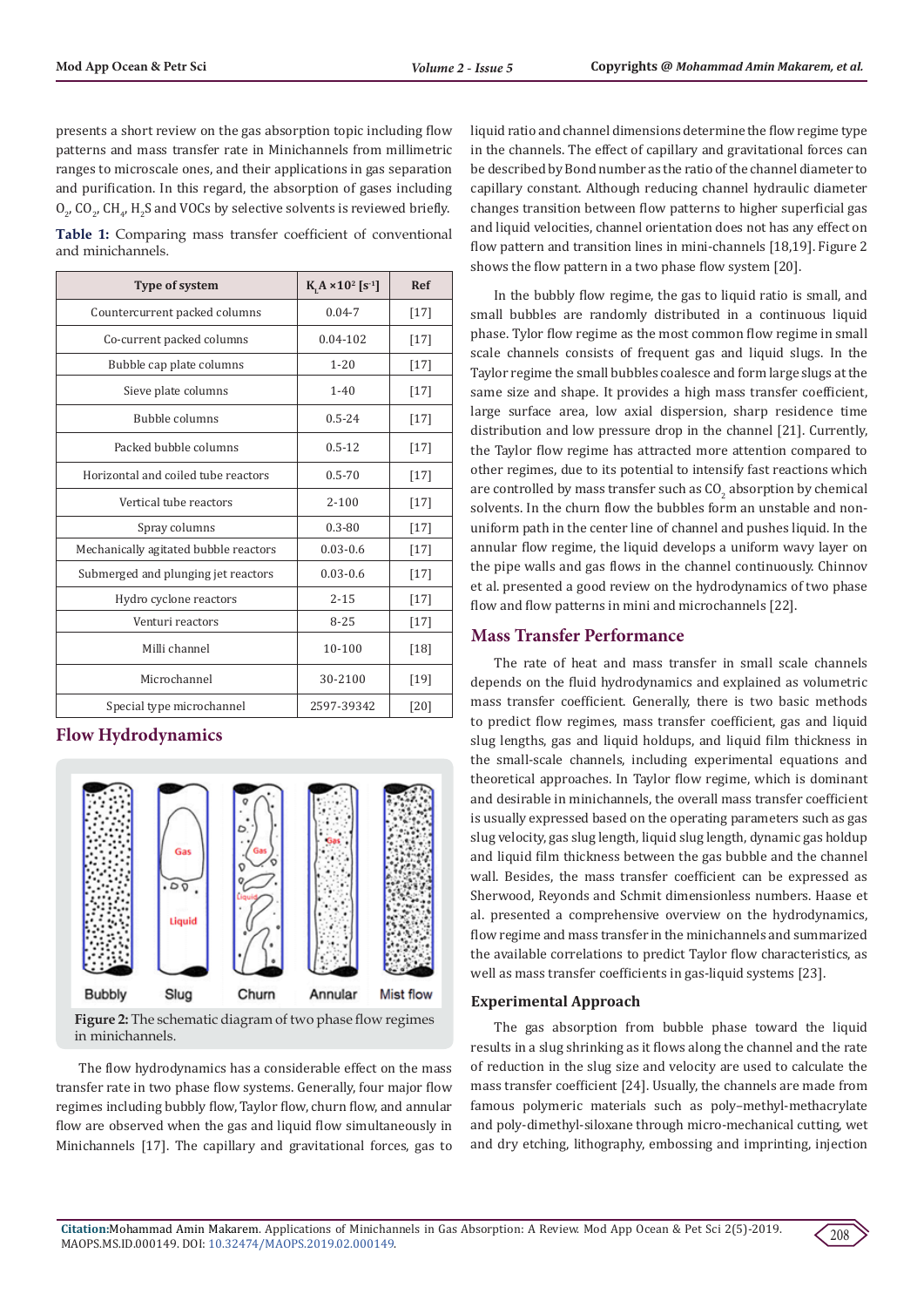molding, and different laser methods [25]. Gas and liquid streams usually flows to the channels from different entrances and join together in a Y or T junctions. The rate of bubble shrinkage and bubble position are recorded by a high-speed camera, and finally, gas and liquids are separated in a micro separator. The rate of gas absorption is determined either by titrating the accumulated liquid or analyzing the changes of the bubble volume through the channel [26]. Typically, the experimental based correlations could be utilized with an acceptable precision when the process conditions are near to the base experiment and similarity condition is satisfied. Sattari et al. reviewed the experimental studies on mass transfer in gas–liquid and liquid–liquid small-scale channels and explained the effects of operating conditions and the channel geometry on the mass transfer [27]. Typically, the mass transfer coefficient is calculated based on the balance of mass transfer rate from the gas bubble into the interface with the mass transfer rate from interface to the liquid slug as:

$$
\frac{V_G}{V_G - V_{GE}} dV_G = -H_A RTK_L A dt \tag{1}
$$

If the experimental measurements are based on the shrinkage of the gas bubbles, the molar rate and saturation concentration in above equation should be related to the gas slug volume with the aid of ideal gas assumption and Henry's law, respectively. This lead to the following result as:

$$
K_{L}A = \left(\frac{1}{H_{A}RT}\left(V_{GO} - V_{G} + V_{GE}\ln\frac{V_{GO} - V_{GE}}{V_{G} - V_{GE}}\right)\right)t^{-1}
$$
 (2)

By knowing the initial and final volume of gas bubbles and

applying the value of Henry's constant at the experimental condition,  $K_{L}A$  is calculated [28]. On the other hand, if the titration method is selected to determine the amount of absorption, formulations should be written based on the liquid concentration as below [29]:

$$
-Q_L dC_A = -K_L A (C^* - C_A) dV_{mc} \quad (3)
$$

By a simple integration over the channel, the following equation is obtained.

$$
K_L A = \frac{Q_L}{V_{MC}} \ln \left( \frac{C^* - C_{AO}}{C^* - C_A} \right) \tag{4}
$$

The initial concentration of gas in liquid is zero and the concentration of outlet liquid is found by titration. As aforementioned, after calculating the mass transfer coefficient, it can be re-correlated based on the either the effective parameters or dimensionless numbers. Table 2 summarize some correlations to calculate the gas-liquid mass transfer coefficient in minichannels. Alternatively, the gas holdup could be computed from the gas and liquid slug lengths, liquid film thickness and bubble curvature in axial direction. These equations are explained based on Bankoff coefficient and gas input volume fraction [30]. In addition, the slug length is explained based on hydraulic diameter of channel, superficial gas and liquid velocities, gas and liquid holdups and dimensionless numbers including Reynolds, Bond and Capillary. Table 3 shows developed experimental and semi-experimental equations to calculate the slug length in the Minichannels.

| System                                                 | $D_{\mu}$ [mm] | $V_L$ [m s]   | <b>Equation</b>                                                                                            | Ref    |
|--------------------------------------------------------|----------------|---------------|------------------------------------------------------------------------------------------------------------|--------|
| $CH4$ in H <sub>2</sub> O                              | 1.5, 2.0, 3.1  | $0.01 - 0.4$  | $K_L = \frac{0.111 V_s^{1.19}}{\left[ \left( 1 - \beta_G \right) \left( L_B + L_S \right) \right]^{0.57}}$ | $[33]$ |
| $0, -H, 0$                                             | 1.0, 2.0, 3.0  | $0.09 - 0.65$ | $K_{L}A = 4.5 \sqrt{\frac{DV_{B}}{L_{VC}}} \frac{1}{d_{h}}$                                                | $[34]$ |
| $0$ <sub>2</sub> in H <sub>2</sub> O <sub>2</sub> EtOH | 1.5, 2.2       | $0.0 - 0.56$  | $K_L A = \frac{2.76 D}{d_L L_{\text{tot}}} \left( 1 + 0.724 \text{ Re}^{0.48} \text{ Sc}^{0.33} \right)$   | $[35]$ |
| $CO2$ in H <sub>2</sub> O                              | 0.4            | $0.6 - 1.2$   | $K_{GL} = \frac{D}{d} \left( 0.1 \text{Re}_{L}^{1.12} Sc_{L}^{0.05} \right)$                               | $[36]$ |
| CO <sub>2</sub> in EOH, MeOH                           | 0.3            | $0.05 - 0.35$ | $K_{L} = \frac{2\sqrt{2}}{\pi} \sqrt{\frac{DV_{B}}{\omega_{A}}}$                                           | $[37]$ |
| $CO2$ in H <sub>2</sub> O, EtOH                        | 0.4            | $0.07 - 0.55$ | $K_L A = \frac{D}{d_1^2} (1.367 \text{ Re}_G^{0.42} \text{ Re}_L^{0.72} Sc_L^{0.62} Ca^{0.5})$             | $[38]$ |
| $CO2$ in DEA                                           | 0.76           | $0.04 - 0.4$  | $K_L = 2\sqrt{\frac{D}{\pi t}}$                                                                            | $[13]$ |

**Table 2:** Developed correlations to calculate mass transfer coefficient in minichannels.

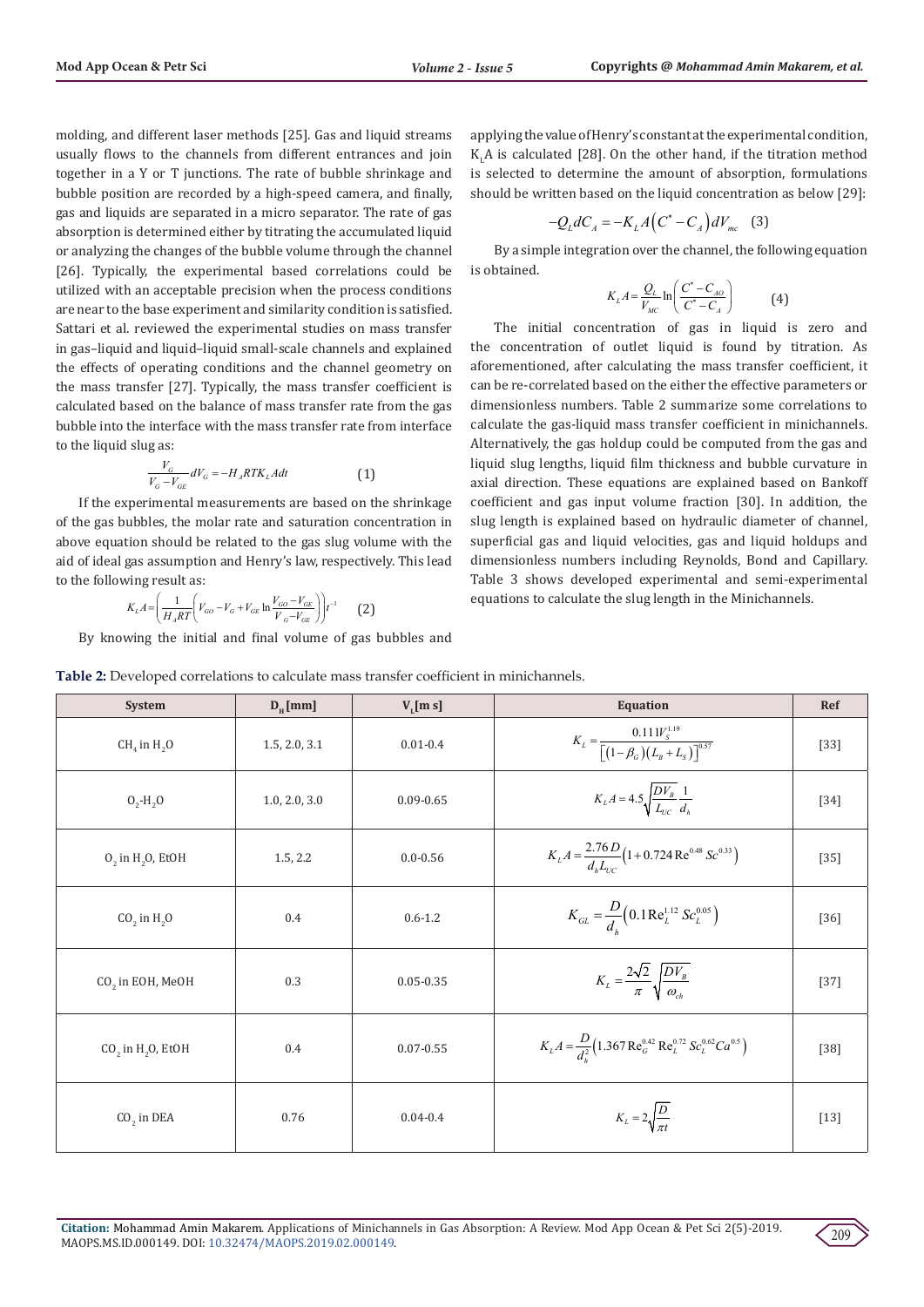| $V_c$ [m s-1] | $V$ , [m s-1] | $D_{\mu}$ [mm] | <b>Direction</b> | <b>Equation</b>                                                                                                                                                                                         | Ref    |
|---------------|---------------|----------------|------------------|---------------------------------------------------------------------------------------------------------------------------------------------------------------------------------------------------------|--------|
| $0.1 - 0.74$  | $0.1 - 1.0$   | $1.0 - 4.0$    | Upward           | $L_B = 0.0878 d_h \frac{\text{Re}_B^{0.63}}{Ro^{1.26}}$<br>$L_B = 3451 d_h \left( \frac{1}{\text{Re}_G Bo} \right)^{1.27}$                                                                              | [40]   |
| $0.0 - 0.4$   | $0.03 - 0.4$  | $1.5 - 2.3$    | Downward         | $L_{s} = \frac{\left(\frac{V_{L,s}}{V_{G,s} + V_{L,s}}\right)}{1.56 \left(\frac{V_{L,s}}{V_{C,s} + V_{L}}\right) \ln \left(\frac{V_{G,s} + V_{L,s}}{V_{L}}\right) - 0.0014}$                            | $[41]$ |
| $0.01 - 0.7$  | $0.01 - 0.5$  | $0.9 - 3.0$    | Upward           | $L_s = \left(\frac{V_s}{0.088 \text{ Re}^{0.72} \text{ Re}^{0.19}}\right)$                                                                                                                              | $[42]$ |
| $0.01 - 0.25$ | $0.01 - 0.25$ | $\mathbf{1}$   | Horizontal       | $L_s = 1.637 \varepsilon_0^{-0.893} \varepsilon_1^{-0.05} \text{Re}_R^{-0.075} Ca_R^{-0.0687} d_h$<br>$L_R = 1.637 \varepsilon_G^{0.107} \varepsilon_L^{-1.05} \text{Re}_R^{-0.075} Ca_R^{-0.0687} d_h$ | [43]   |
| $0.01 - 0.03$ | $0.01 - 0.03$ | $\mathbf{1}$   | Upward           | $L_B = \left(1 + 0.57 \frac{V_{G,s}}{V_{L,c}}\right) d_h$<br>$L_{s} = \left(1 + 0.57 \frac{V_{G,s}}{V_{t}}\right) d_{h} \frac{\left(1 - \beta_{G}\right)}{\beta_{G}}$                                   | [44]   |

**Table 3:** The developed correlations to calculate gas and liquid slug length.

## **Theoretical Approach**

In the second method, the hydrodynamics of a slug flow, slug length and rate of mass transfer in the gas–liquid systems are calculated based on the modeling approach using the continuity and the momentum conservation equations coupled with mass balance and the reactions expressions [31]. In this approach, the bubble length and shrinkage through are calculated by solving two phase flow equations for species concentrations [32]. In this regard, the Navier–Stokes and continuity equations are written as:

$$
\frac{\partial}{\partial t}(\rho V) + \nabla \cdot (\rho V V) = -\nabla P + \nabla \cdot \left[ \mu (\nabla V + \nabla V') \right]
$$
(5)  

$$
\frac{\partial \rho}{\partial t} = \nabla \cdot (\rho V)
$$
(6)

For the boundary conditions, the axial velocity (z direction) at the outer tube wall is set to the bubble velocity ( $V_z = V_B$ ) while it is assumed to be zero at radial (r direction) coordination ( $V_r$  = 0). Besides, free slip boundary condition is used normal to the bubble surface. By solving Eqs. 8 and 9, the velocity distribution along the channel will be found. The convection–diffusion equation is used to determine the rate of mass transfer from gas phase to the liquid phase, as shown below [33]. In this equation, the velocity component is found from the solution of Eqs. 8 and 9.

$$
\frac{\partial C_i}{\partial t} = -\nabla \cdot (VC_i - D_i \nabla C_i) + r_i \tag{7}
$$

In the above equation, all terms with i index should be written for both species, i.e. the absorbing gas component and the liquid side reactant. Besides, the equation should be considered equal to zero for taking into account the physical absorption. A more detailed description on the continuity and momentum equations could be found in the literature [34].

# **Applications of Minichannels**

In the field of chemical engineering, channels can be used in nanoparticles synthesis [35], producing organic products [36,37] polymers synthesis [38], biodiesel production [39], phase change including boiling and condensation [40-42], and separation processes including distillation, stripping and absorption [12]. In this section, the application of Minichannels in the gas absorption process is discussed.

# **Oxygen Absorption**

Due to non-reactivity and physical absorption, oxygen absorption in water is a common system to evaluate flow hydrodynamic, pressure drop and heat and mass transfer rates in channels [43-45]. Based on the conducted experiments on the oxygen absorption in water, the dominant flow regime in Minichannels is Taylor flow and liquid film is completely saturated when the channel length is large. Besides, the liquid slug length can be estimated from pressure drop [46].

## CO<sub>2</sub> Capture

Carbon dioxide as the main greenhouse gas has a considerable effect on the global warming. Therefore,  $CO_2$  separation and conversion are important topics from academic and industrial viewpoints [47,48]. Due to years, different solvents were proposed to absorb  $\mathrm{CO}_2$  from gas mixture in the conventional and intensified processes. Currently, carbon dioxide capture has been proposed as one of the most important application of Minichannels in the field of gas absorption due to high mass transfer rate, interfacial area to volume ratio and desirable flow hydrodynamics. Typically, the small-scale channels are economically competitive to conventional

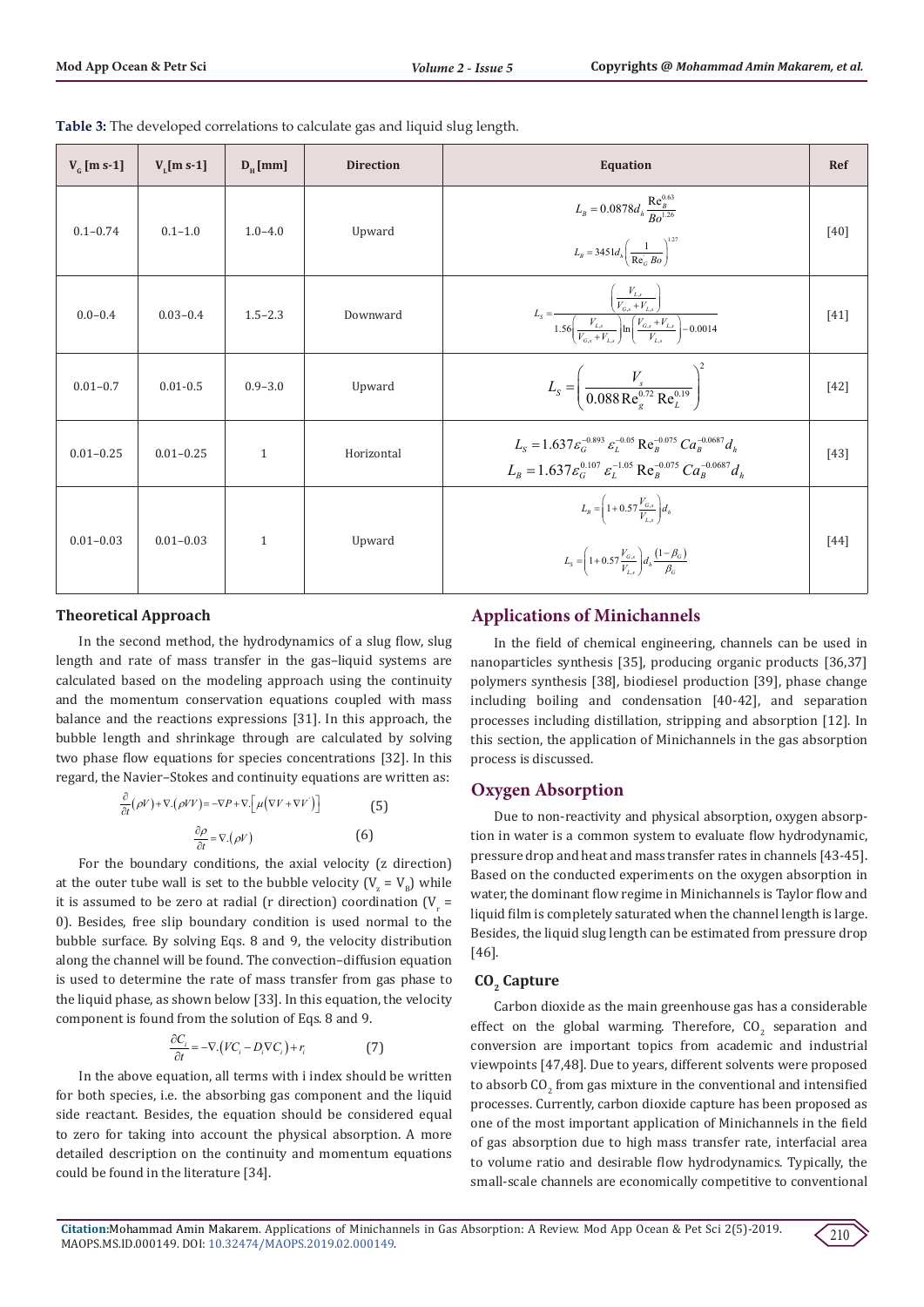systems and result in the lower capital cost when the plant capacity is below than 50 MMSCFD [48]. However, at higher capacities the operating costs of Minichannels is considerable compared to conventional technologies and this technology is not efficient.

#### **CO2 Capture by Sodium Hydroxide**

Since sodium hydroxide is a strong base, the  $\text{CO}_2$  is chemically absorbed in the aqueous solution of NaOH and related salt is produced in the liquid phase. This reaction is very fast and mass transfer controls the rate of  $CO<sub>2</sub>$  absorption. Thus, enhancing mass transfer coefficient in  $CO_2$  absorption process is a practical solution to decrease plant size and improving process performance. Generally, the channels with small hydraulic diameter yield a considerable reduction in the residence time, and reactor size [46]. This reduction is enhanced by applying higher solvent concentration and operating temperature. Yue et al. studied the absorption of  $CO_2$  in aqueous solution of NaOH in a minichannel with hydraulic diameter of 667 µm [19]. They measured pressure drop in the channel and reported that the liquid mass transfer coefficient in the volumetric basis is upper than  $21s<sup>-1</sup>$ . Shao et al. simulated  $CO_2$  capture in NaOH solution by Computational Fluid Dynamics in channels with diameter less than 1mm and showed that physical absorption increases with the channel diameter, while the reverse is true in the case of chemisorption [47]. Aoki et al. investigated the effect of flow rate, channel dimension, and gas holdup on CO<sub>2</sub> absorption by sodium hydroxide solution [49]. They concluded that the slug length depends on the channel diameter in the tee junction. Besides, the contacting angel less than 90˚c decreases the slug length at low flow rates. Tan et al. concluded that by curving the channel, the mass transfer rate will be enhanced in  $\rm CO_2$  absorption by aqueous solution of sodium hydroxide [50].

#### **CO2 Capture by Amines**

Typically, the aqueous solution of amines such as monoethanolamine, diethanolamine, methyl diethanolamine, piperazine and their mixtures are primary absorbers for  $\text{CO}_2$  capture [51,52]. In industrial processes, carbon dioxide is absorbed by the aqueous solvent, and the CO<sub>2</sub>-rich amine stream feeds to the stripper. In that unit the amine mixture is regenerated with heat and steam, and lean amine is recycled to the main bed [53]. Spray towers, packed beds, tray columns mixers and falling film column are conventional apparatus used in gas sweetening and flue gas purification processes to separate  $\mathrm{CO}_2$  from a gaseous mixture. Although the kinetics of  $CO<sub>2</sub>$  absorption by primary and secondary amines is fast, desired purification level can only be achieved by very large columns due to the limited interfacial area between gas and liquid phases and mass transfer coefficient. Currently, small scale channels are proposed as the high-performance contactors to use in the  $\text{CO}_2$  capturing process due to high interfacial area and hence enhanced mass transfer characteristics [54-56]. Chunbo et al. investigated  $CO_2$  absorption into aqueous solution of monoethanolamine in a T-type minichannel [57]. They investigated the effect of mass transfer driving force, operating temperature, contact time, and enhancement factor on the absorption rate and capacity. It was concluded that the rate of chemical reaction plays an important role on the absorption rate. Since the monoethanolamine and  $CO_2$  react fast and absorption is controlled by diffusion, the Minichannels are good candidate for  $\rm CO_{2}$  capturing. Kundu et al. studied  $\rm CO_{2}$  chemisorption in aqueous solution of diethanolamine in circular millimetric channels [58]. They studied the effect of feed composition and channel diameter on the  $\mathbf{CO}_{2}$  absorption rate. It was found that flow regime has a significant effect on the absorption performance, and the optimal feed rate and channel dimensions could be founded by formulation and optimization problem. Yang et al. showed that rate of  $\rm CO_2$  absorption in diethanolamine enhances when the gas and liquid phase superficial velocities increase in Minichannels and the maximum mass transfer coefficient is achieved in the slug and churn flow regimes [59]. Since absorption rate of MDEA solution is low, it is used with an activator in CO $_2$  capturing process. Pan et al. investigated the  $\text{CO}_2$  absorption in aqueous solution of MDEA and PZ in a microchannel [60]. They reported that the volume mass transfer coefficient reaches to 1.70  $s<sup>-1</sup>$  when Minichannels is used as gas-liquid contactor. Liu et al. investigated the desorption rate of  $\mathrm{CO}_2$  from MDEA in a minichannel contactor [61]. The mass transfer coefficient of desorption was in the range of  $0.36$ -2.68 s<sup>-1</sup>, which is in the same order with that of absorption and much greater than conventional equipment.

#### **CO2 Absorption by Ammonia**

Ammonia is an potential solvent for  $CO<sub>2</sub>$  capture due to low energy consumption for solvent regeneration, low degradation rate, high CO<sub>2</sub> removal efficiency and loading capacity [62]. Kittiampon et al. presented a comprehensive comparison between performance of microchannels, packed bed column, spray tower, bubble column and multistage spraying tower to absorb  $\mathop{\rm CO}_{2}$  by aqueous solution of ammonia, in terms of operating conditions, absorption rate, and mass transfer coefficient [63]. The hourly volumetric flow rate of gas and liquid mass transfer coefficient in the small channel system were exceptionally high, indicating the potential of aqueous solutions of ammonia for  $\text{CO}_2$  absorption. Therefore, the absorber volume can be greatly reduced by changing the type of contacting device to Minichannels.

#### CO<sub>2</sub> Absorption into Alcohols

Although alcohols are not primary absorbers for carbon dioxide, they can be used as working fluids to study  $\mathop{\rm CO}_{2}$  absorption performance in Minichannels. Ji et al. presented a novel method to measure mass transfer coefficient in liquid phase through the Pressure-Volume-Temperature correlation of the gas phase [64]. They used  $CO_2$ -H<sub>2</sub>O,  $CO_2$ -ethanol and  $CO_2$ -n-propanol systems to evaluate performance of proposed method in square channels with dimensions of 40×240µm, 100×800µm, and 100×2000µm. The results showed that the channel diameter and the capillary number are effective parameters on the mass transfer rate, and the maximum value of the mass transfer coefficient is achieved in annular flow regime. For short timescales, below 0.001s, gas bubble diffuses very fast and the initial dissolution rate is found proportional to the Henry's constant and diffusion coefficient [65].

#### **CO2 Absorption by Potassium Carbonate Solutions**

Recently, carbonate solutions are the alternative of MEA solutions for carbon dioxide capture from power plants and natural

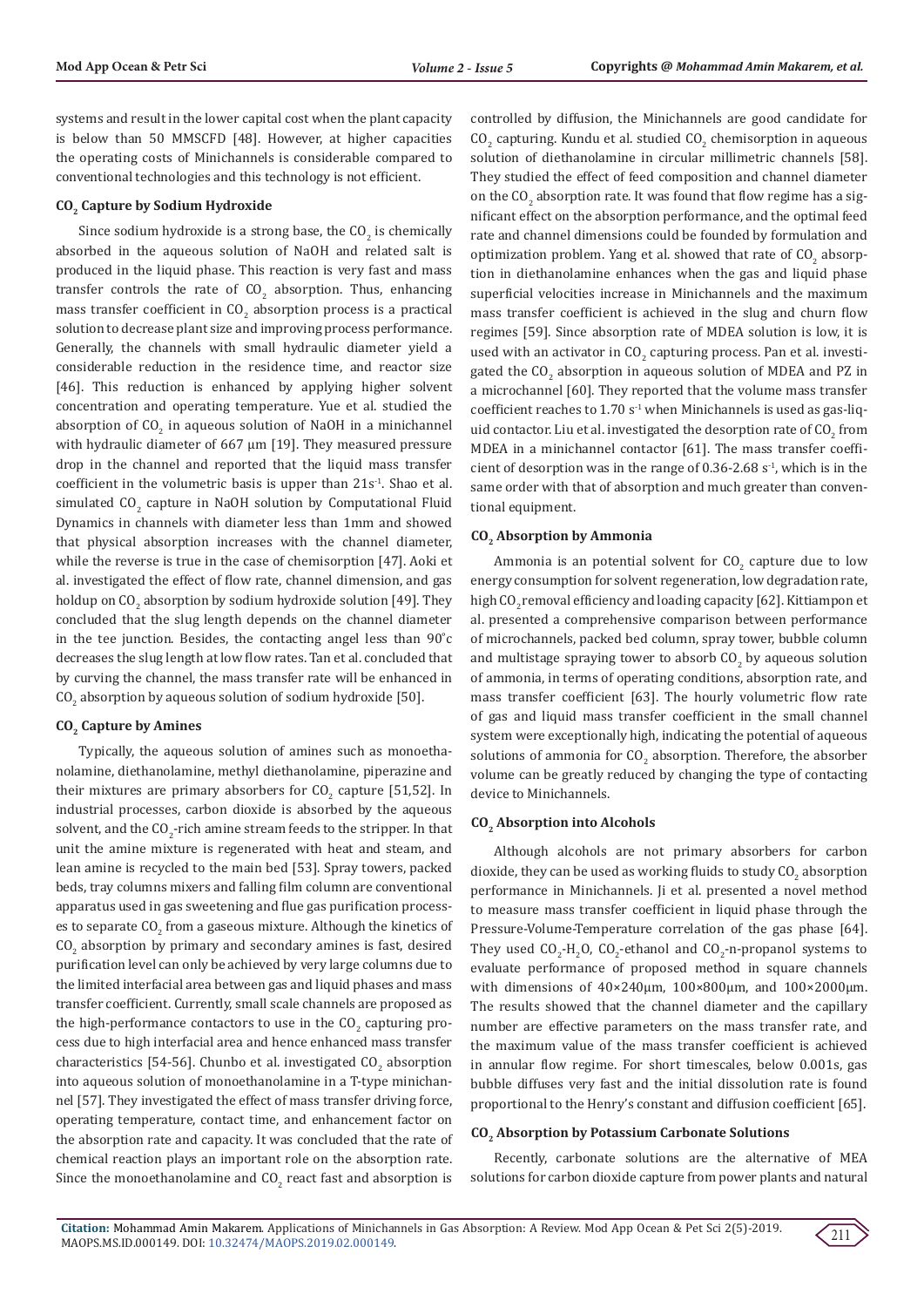gas due to the availability, low volatility, degradation resistance and environmental friendliness [65]. The main drawbacks are the slow  $\rm CO_{2}$  absorption rate and difficulty to handle solid participation. The solubility and kinetics of carbonate solutions to absorb  $\mathfrak{CO}_{2}$  is the subjects of various studies [66,68]. In this family, aqueous solution of  $\mathrm{K_{2}CO_{3}}$  is one of the oldest solvents for  $\mathrm{CO_{2}}$  capture from natural gas utilized in Benfield process [69]. The performance of carbonate solutions in small channels were rarely studied. Sobieszuk et al. investigated the mass transfer rate of  $CO_2$  from its mixture with  $N_2$  into aqueous mixture of  $K_2CO_3$  and KHCO<sub>3</sub> [70]. The volumetric mass transfer coefficient in the liquid phase was determined in terms of superficial velocities of gas and liquid. Besides, the rate of absorption was measured and the Dankwerts plot were generated. Finally, a correlation to predict mass transfer coefficient were presented [71].

#### **CO2 Absorption by Novel and Green Solvents**

Recently, finding green and efficient solvents for  $\mathsf{CO}_2$  capturing is an attractive area from academic viewpoint. Between considered solvents, deep eutectics[72], ionic liquids [73-75] and [amino](https://onlinelibrary.wiley.com/doi/abs/10.1002/cssc.201501691)  [acid ionic liquids](https://onlinelibrary.wiley.com/doi/abs/10.1002/cssc.201501691) [76] are the most important ones. Currently, the efficiency of mixture of MEA and  $[\text{Bmin}][\text{BF}_4][77]$ , aqueous solution of  $[Bmim]$   $[BF_4][75]$ , and  $[Emim][BF_4]$   $[78]$  have been proved for physical absorption of carbon dioxide in small channels. The main benefits of such solvents are that the regeneration can be easily performed at moderate conditions.

#### CH<sub>4</sub> Absorption

While the majority of the articles used  $\mathsf{CO}_2$  as the absorbing gas, a few studies were reported to absorb methane in the Minichannels. Special type of ionic liquids can absorb high amount of methane and utilized in a multichannel system for separating it from a mixture with nitrogen [79]. As mentioned before, since the ionic liquid mixture can be regenerated only by heat, the suggested structure contains the regeneration unit as well.

#### **H<sub>2</sub>S** Absorption

Hydrogen sulfide removal is an important economic and environmental challenge faced by the oil and gas industries. Shah et al. reviewed  $H_2S$  separation using reactive and non-reactive absorption and adsorption, membranes, and cryogenic distillation [80]. Generally, a few studies have been conducted  $\mathrm{H}_2\mathrm{S}$  absorption in microchannels. Su et al. studied the mass transfer rate of  $\rm H_2S$  into MEA solution in a T-junction microchannel [81]. It is concluded that T-junctions lead to higher mass transfer rate in the gas side and  $H_2S$  can be removed up to 99.5 % in such channels. Pan et al. focused on the absorption of  $H_2S$  and  $CO_2$  mixture into MDEA in a microchannel reactor [82]. The results showed that the efficiency of the system could be up to 99.85% and the  $\rm H_2S$  removal efficiency increases with increasing the MDEA concentration, liquid flow rate and decreasing gas flow rate.

#### **VOCs Sequestration**

The emission of volatile organic compounds in atmosphere causes serious issues in the environment and diseases in humans such as cancer and various allergies [83]. Therefore, VOC capturing and conversion including adsorption on activated carbon, zeolite and MOF [84-86], thermal or catalytic incineration [87], membrane separation [88], biological conversion [89], and absorption by selective solvents [90] are the topic of many researches. One of the important categories of VOCs is chlorinated VOCs such as tetrachloroethylene (TCE), dichloromethane (DCM), and chlorobenzene (CB) emitted mainly from cleaning industries. The absorption by di-wasethylhexyl-adipate (DEHA), di-ethylhexylphthalate (DEHP), and Tetra-Ethylene-Glycol-Dimethyl-Ether (TEGDME) is common method to separate chlorinated VOCs from gas mixtures [91,92]. Monnier et al. studied the absorption of TCE by DEHA in plates containing microchannels and compared the results with unstructured plates [93]. The results showed a considerable increase in mass transfer rate by utilizing mini structure plates, especially when liquid flow rate is low. Mhiri studied TCE absorption from air by DEHA at atmospheric pressure in a micro-absorber [94]. The effects of gas flow rate and cavity thickness on absorption performance were investigated and it was found that reducing cavity thickness, especially at low gas velocity, improves the gas side mass transfer coefficient around 7 times.

# **Scale Up**

Typically, small scale channels suffer from low capacity, and thousands to tens-of-thousands of small channels are necessary to achieve required resistance times and throughput for industries [95-99] Therefor their application in industrial scale is a serious challenge. Several structures, such as parallel and series channels and channels dimension enlargement have been suggested to overcome these issues [100]. Among them, parallel numberingup is the most common method for scaling up Minichannels. The performance of these structures are highly related to the phases distribution at the entrance of channel [101]. Usually internal and external methods are suggested for scaling-up small channels. In the first method, two phases are mixed together and distributed in all small channels, afterwards. The main challenge of this method is that the flow pattern and pressure drop will vary from one channel to another. Although, the bigger manifolds can be used to uniform the pressure across all channels, it results in deviation from Taylor flow pattern. The second solution is to enter both phases separately into each channel. Although the flow distribution will be more similar to a single channel, the equipment size and cost increased a lot. Therefore, an intermediate approach is proposed considering internal method for one phase and external method for two phase contacting. In other words, one phase is distributed in all channels while the other one will be injected to them separately [102]. This method will reduce both size and cost of the equipment and uniforms the flow pattern as high as possible [103-110].

## C**onclusion and Future Outlooks**

In this work, a brief review on recent advances in application of Minichannels in the gas separation processes including  $O_{2'}$  CO<sub>2</sub>, CH<sub>4</sub>,  $_{2}S$  and VOCS absorption were presented [111-114]. In all cases, a considerable enhancement in mass transfer rates were observed

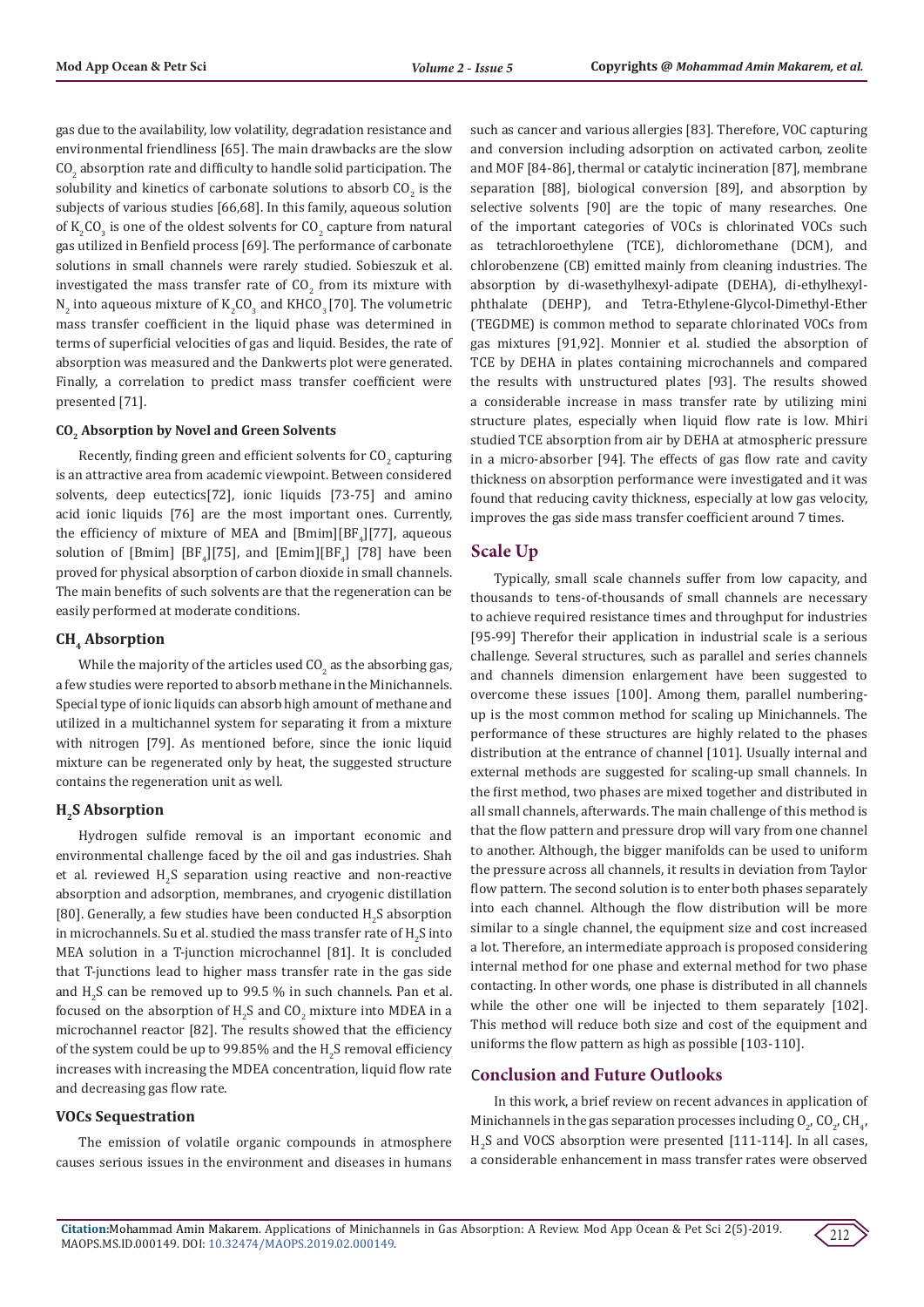due to high surface area to volume ratio and desirable flow hydrodynamic regime. Between considered absorption processes, carbon dioxide absorption by conventional amines in Minichannels has attracted more attentions because of  $\mathrm{CO}_2$  on global warming and environmental issues. Although  $\text{CO}_2$  absorption by green solvents such as deep eutectic solvents and ionic liquids is an active research area, a few researches have been conducted on the application of green solvents in Minichannels. Some structures suggested to scale up Minichannels, by putting many of them together and designing a parallel multichannel system. In spite of conducted efforts on industrialization of small-scale channels, more theoretical and experimental studies are still essential in the field.

#### **Nomenclature**

| <b>Dimensionless group</b>         |                     | <b>Symbols</b>              |                                                         |  |
|------------------------------------|---------------------|-----------------------------|---------------------------------------------------------|--|
| <b>Bo</b>                          | Bond number         | A                           | Channel area $\lceil m^2 \rceil$                        |  |
| Ca                                 | Capillary<br>number | C                           | Concentration $\text{[mol/m}^3\text{]}$                 |  |
| Re                                 | Reynolds<br>number  | $\mathbf d$                 | Diameter [m]                                            |  |
| Subscripts and super<br>subscripts |                     | D                           | Diffusion coefficient $\lceil m^2/s \rceil$             |  |
|                                    |                     | H                           | Henry's constant [Pa.m <sup>3</sup> /<br>mol]           |  |
| $\theta$                           | Initial             | K                           | Mass transfer Coefficient<br>$\left[\frac{m}{s}\right]$ |  |
| A                                  | Gas<br>component    | L                           | Length $[m]$                                            |  |
| B                                  | Gas bubble          | n                           | Moles [mol]                                             |  |
| C                                  | Channel             | N                           | Molar flux [mol/m <sup>2</sup> .s]                      |  |
| E                                  | Equilibrium         | P                           | Pressure [Pa]                                           |  |
| G                                  | Gas                 | r                           | Reaction rate $\text{[mol/m}^3\text{.s}\text{]}$        |  |
| H                                  | Hydraulic           | R                           | Gas constant [J/mol.K]                                  |  |
| L                                  | Liquid              | t                           | Time [s]                                                |  |
| S                                  | Liquid slug         | T                           | Temperature [K]                                         |  |
| TP                                 | Two phase           | V                           | Volume $[m^3]$                                          |  |
| <b>UC</b>                          | Unit cell           | V                           | Velocity vector [m/s]                                   |  |
| <b>MC</b>                          | Micro Channel       |                             |                                                         |  |
| <b>Greek Letters</b>               |                     |                             |                                                         |  |
| ω                                  |                     | Channel width [m]           |                                                         |  |
|                                    | ε                   | Void fraction               |                                                         |  |
| μ                                  |                     | Viscosity [Pa.s]            |                                                         |  |
| ρ                                  |                     | Density [ $\text{kg/m}^3$ ] |                                                         |  |

### **References**

- 1. [Baniadam M, Fathikalajahi J, Rahimpour M \(2009\) Comparison of](https://ogst.ifpenergiesnouvelles.fr/articles/ogst/abs/2009/02/ogst08009/ogst08009.html)  [Separation Performance of a Structured Packed Column with a Tray-](https://ogst.ifpenergiesnouvelles.fr/articles/ogst/abs/2009/02/ogst08009/ogst08009.html)Type Column for  $H_2S$  and CO<sub>2</sub>. Oil & Gas Science and Technology 64(2): [179-190.](https://ogst.ifpenergiesnouvelles.fr/articles/ogst/abs/2009/02/ogst08009/ogst08009.html)
- 2. [Chilton TH, Colburn AP \(1935\) Distillation and absorption in packed](https://pubs.acs.org/doi/abs/10.1021/ie50303a004?src=recsys)  [columns A convenient design and correlation method. Industrial &](https://pubs.acs.org/doi/abs/10.1021/ie50303a004?src=recsys)  [Engineering Chemistry 27\(3\): 255-260.](https://pubs.acs.org/doi/abs/10.1021/ie50303a004?src=recsys)
- 3. [Lin CC, Kuo YW \(2016\) Mass transfer performance of rotating packed](https://www.researchgate.net/publication/297650653_Mass_transfer_performance_of_rotating_packed_beds_with_blade_packings_in_absorption_of_CO2_into_MEA_solution)  beds with blade packings in absorption of  $CO<sub>2</sub>$  into MEA solution. [International Journal of Heat and Mass Transfer 97: 712-718.](https://www.researchgate.net/publication/297650653_Mass_transfer_performance_of_rotating_packed_beds_with_blade_packings_in_absorption_of_CO2_into_MEA_solution)
- 4. [Gheni SA, Abed MF, Halabia EK, Ahmed SR \(2018\) Investigation of](https://ogst.ifpenergiesnouvelles.fr/articles/ogst/abs/2018/01/ogst170145/ogst170145.html) carbon dioxide  $(CO_2)$  capture in a falling film contactor by computer [simulation. Oil & Gas Science and Technology-Revue d'IFP Energies](https://ogst.ifpenergiesnouvelles.fr/articles/ogst/abs/2018/01/ogst170145/ogst170145.html) [nouvelles 73\(43\): 1-22.](https://ogst.ifpenergiesnouvelles.fr/articles/ogst/abs/2018/01/ogst170145/ogst170145.html)
- 5. [Yagi H, Yoshida F \(1975\) Gas absorption by Newtonian and non-](https://pubs.acs.org/doi/abs/10.1021/i260056a024)[Newtonian fluids in sparged agitated vessels. Industrial & Engineering](https://pubs.acs.org/doi/abs/10.1021/i260056a024) [Chemistry Process Design and Development 14\(4\): 488-493.](https://pubs.acs.org/doi/abs/10.1021/i260056a024)
- 6. [Shulman HL, Molstad M \(1950\) Gas-bubble columns for gas-liquid](https://pubs.acs.org/doi/abs/10.1021/ie50486a017) [contacting. Industrial & Engineering Chemistry 42\(6\): 1058-1070.](https://pubs.acs.org/doi/abs/10.1021/ie50486a017)
- 7. Kuntz J, Aroonwilas A (2008) Performance of spray column for  $CO<sub>2</sub>$ [capture application. Industrial & Engineering Chemistry Research](https://pubs.acs.org/doi/abs/10.1021/ie061702l) [47\(1\): 145-153](https://pubs.acs.org/doi/abs/10.1021/ie061702l).
- 8. [Masoumi S, Rahimpour MR, Mehdipour M \(2016\) Removal of carbon](https://www.sciencedirect.com/science/article/pii/S2212982016301019) [dioxide by aqueous amino acid salts using hollow fiber membrane](https://www.sciencedirect.com/science/article/pii/S2212982016301019) contactors. Journal of  $CO_2$  Utilization 16: 42-49.
- 9. [Bernardo P, Drioli E, Golemme G \(2009\) Membrane gas separation: A](https://pubs.acs.org/doi/10.1021/ie8019032) [review/state of the art. Industrial & Engineering Chemistry Research](https://pubs.acs.org/doi/10.1021/ie8019032) [48\(10\): 4638-4663.](https://pubs.acs.org/doi/10.1021/ie8019032)
- 10. [Gaddis E \(1999\) Mass transfer in gas-liquid contactors. Chemical](https://www.sciencedirect.com/science/article/abs/pii/S025527019900046X) [Engineering and Processing: Process Intensification 38\(4-6\): 503-510.](https://www.sciencedirect.com/science/article/abs/pii/S025527019900046X)
- 11. [Guangwen C, Jun Y, Quan Y \(2008\) Gas-liquid micro reaction technology:](https://www.sciencedirect.com/science/article/abs/pii/S100495410860138X) [Recent developments and future challenges, Chinese Journal of Chemical](https://www.sciencedirect.com/science/article/abs/pii/S100495410860138X) [Engineering 16\(5\): 663-669.](https://www.sciencedirect.com/science/article/abs/pii/S100495410860138X)
- 12. [Lam KF, Sorensen E, Gavriilidis A \(2013\) Review on gas-liquid](https://www.sciencedirect.com/science/article/pii/S0263876213003286) [separations in microchannel devices. Chemical Engineering Research](https://www.sciencedirect.com/science/article/pii/S0263876213003286) [and Design 91\(10\): 1941-1953.](https://www.sciencedirect.com/science/article/pii/S0263876213003286)
- 13. [Ganapathy H, Shooshtari A, Dessiatoun S, Alshehhi M, Ohadi M \(2014\)](https://www.sciencedirect.com/science/article/pii/S0306261913010568) Fluid flow and mass transfer characteristics of enhanced  $CO_2$  capture in [a Minichannels reactor. Applied Energy 119\(15\): 43-56.](https://www.sciencedirect.com/science/article/pii/S0306261913010568)
- 14. [Kandlikar SG, Grande WJ \(2003\) Evolution of microchannel flow](https://www.tandfonline.com/doi/abs/10.1080/01457630304040) [passages--thermohydraulic performance and fabrication technology.](https://www.tandfonline.com/doi/abs/10.1080/01457630304040) [Heat transfer engineering 24\(1\): 3-17.](https://www.tandfonline.com/doi/abs/10.1080/01457630304040)
- 15. [Mehendale S, Jacobi A, Shah R \(2000\) Fluid flow and heat transfer at](https://asmedigitalcollection.asme.org/appliedmechanicsreviews/article-abstract/53/7/175/401379/Fluid-Flow-and-Heat-Transfer-at-Micro-and-Meso?redirectedFrom=fulltext) [micro-and meso-scales with application to heat exchanger design.](https://asmedigitalcollection.asme.org/appliedmechanicsreviews/article-abstract/53/7/175/401379/Fluid-Flow-and-Heat-Transfer-at-Micro-and-Meso?redirectedFrom=fulltext) [Applied Mechanics Reviews 53\(7\): 175-193.](https://asmedigitalcollection.asme.org/appliedmechanicsreviews/article-abstract/53/7/175/401379/Fluid-Flow-and-Heat-Transfer-at-Micro-and-Meso?redirectedFrom=fulltext)
- 16. Ohadi M, Choo K, Dessiatoun S, Cetegen E (2013) Next generation microchannel heat exchangers.
- 17. [Shao N, Gavriilidis A, Angeli P \(2009\) Flow regimes for adiabatic gas](https://www.sciencedirect.com/science/article/pii/S0009250909000827)[liquid flow in microchannels. Chemical Engineering Science, 64\(11\):](https://www.sciencedirect.com/science/article/pii/S0009250909000827) [2749-2761.](https://www.sciencedirect.com/science/article/pii/S0009250909000827)
- 18. [Coleman JW, Garimella S \(1999\) Characterization of two-phase flow](https://www.sciencedirect.com/science/article/abs/pii/S0017931098003627) [patterns in small diameter round and rectangular tubes. International](https://www.sciencedirect.com/science/article/abs/pii/S0017931098003627) [Journal of Heat and Mass Transfer 42\(15\): 2869-2881.](https://www.sciencedirect.com/science/article/abs/pii/S0017931098003627)
- 19. [Ide H, Kariyasaki A, FukanoT \(2007\) Fundamental data on the gas](https://www.sciencedirect.com/science/article/pii/S1290072906001475)[liquid two-phase flow in Minichannels. International Journal of Thermal](https://www.sciencedirect.com/science/article/pii/S1290072906001475) [Sciences 46\(6\): 519-530.](https://www.sciencedirect.com/science/article/pii/S1290072906001475)
- 20. [McQuillan K, Whalley P \(1985\) Flow patterns in vertical two-phase flow.](https://www.sciencedirect.com/science/article/pii/0301932285900436) [International Journal of Multiphase Flow 11\(2\): 161-175.](https://www.sciencedirect.com/science/article/pii/0301932285900436)
- 21. [Angeli P, Gavriilidis A \(2008\) Hydrodynamics of Taylor flow in small](https://journals.sagepub.com/doi/10.1243/09544062JMES776) [channels: A Review. Proceedings of the Institution of Mechanical](https://journals.sagepub.com/doi/10.1243/09544062JMES776) [Engineers Part C: Journal of Mechanical Engineering Science 222\(5\):](https://journals.sagepub.com/doi/10.1243/09544062JMES776) [737-751.](https://journals.sagepub.com/doi/10.1243/09544062JMES776)
- 22. [Chinnov E, Ron'shin F, Kabov OA \(2015\) Regimes of two-phase flow in](https://link.springer.com/article/10.1134/S0869864315030014) [micro-and Minichannels. Thermophysics and aeromechanics 22\(3\):](https://link.springer.com/article/10.1134/S0869864315030014) [265-284.](https://link.springer.com/article/10.1134/S0869864315030014)
- 23. [Haase S, Murzin DY, Salmi T \(2016\) Review on hydrodynamics and](https://www.sciencedirect.com/science/article/pii/S0263876216301496) [mass transfer in minichannel wall reactors with gas–liquid Taylor flow.](https://www.sciencedirect.com/science/article/pii/S0263876216301496) [Chemical Engineering Research and Design 113: 304-329.](https://www.sciencedirect.com/science/article/pii/S0263876216301496)
- 24. [Durgadevi A, Pushpavanam S \(2018\) An experimental and theoretical](https://www.sciencedirect.com/science/article/pii/S2212982017306315)

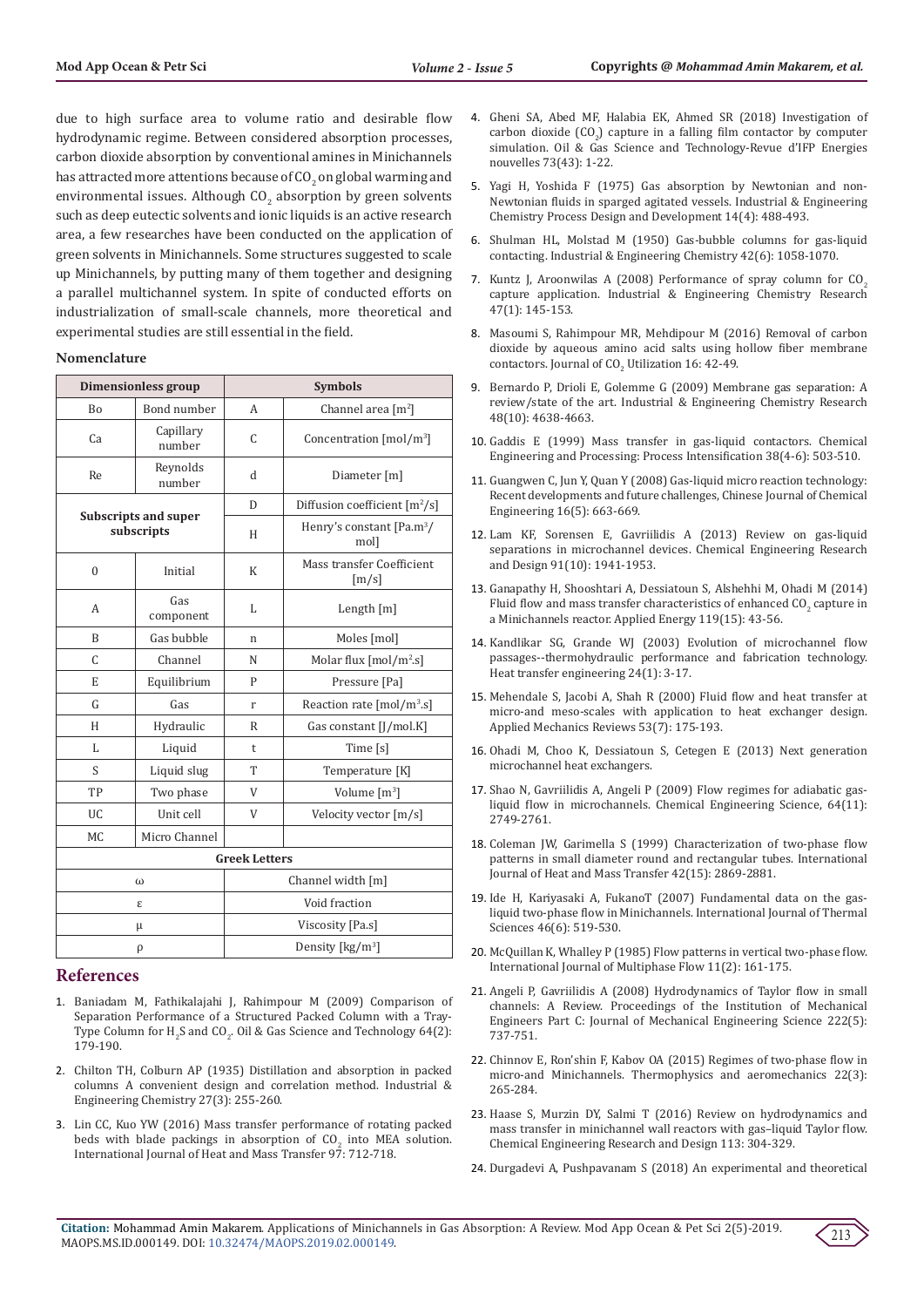[investigation of pure carbon dioxide absorption in aqueous sodium](https://www.sciencedirect.com/science/article/pii/S2212982017306315)  hydroxide in glass millichannels. Journal of  $\rm CO_{2}$  Utilization 26: 133-142.

- 25. [Prakash S, otIo ME Kumar SJP \(2015\) Fabrication of microchannels: A](https://journals.sagepub.com/doi/abs/10.1177/0954405414535581?journalCode=pibb)  [Review. Part B: Journal of Engineering Manufacture 229\(8\): 1273-1288.](https://journals.sagepub.com/doi/abs/10.1177/0954405414535581?journalCode=pibb)
- 26. [Zhu C, Li C, Gao X, Ma Y, Liu D \(2014\) Taylor flow and mass transfer of](https://www.sciencedirect.com/science/article/abs/pii/S0017931014001574)   $CO<sub>2</sub>$  chemical absorption into MEA aqueous solutions in a T-junction [microchannel. International Journal of Heat and Mass Transfer 73: 492-](https://www.sciencedirect.com/science/article/abs/pii/S0017931014001574) [499.](https://www.sciencedirect.com/science/article/abs/pii/S0017931014001574)
- 27. [Sattari Najafabadi M, Esfahany MN, Wu Z, Sunden B \(2018\) Mass transfer](https://www.sciencedirect.com/science/article/abs/pii/S025527011731228X)  [between phases in microchannels: A Review. Chemical Engineering and](https://www.sciencedirect.com/science/article/abs/pii/S025527011731228X)  [Processing-Process Intensification 127: 213-237.](https://www.sciencedirect.com/science/article/abs/pii/S025527011731228X)
- 28. [Tan J, Lu Y, Xu J, Luo G \(2012\) Mass transfer performance of gas-liquid](https://www.sciencedirect.com/science/article/pii/S1385894711014677)  [segmented flow in microchannels. Chemical Engineering Journal](https://www.sciencedirect.com/science/article/pii/S1385894711014677)  [181\(1\): 229-235.](https://www.sciencedirect.com/science/article/pii/S1385894711014677)
- 29. [Yue J, Chen G, Yuan Q, Luo L, Gonthier Y \(2007\) Hydrodynamics and](https://www.sciencedirect.com/science/article/pii/S0009250907000097)  [mass transfer characteristics in gas–liquid flow through a rectangular](https://www.sciencedirect.com/science/article/pii/S0009250907000097)  [microchannel. Chemical Engineering Science 62\(7\): 2096-2108.](https://www.sciencedirect.com/science/article/pii/S0009250907000097)
- 30. [Sowiński J, Dziubiński M, Fidos H \(2009\) Velocity and gas-void fraction](http://yadda.icm.edu.pl/baztech/element/bwmeta1.element.baztech-article-BAT7-0015-0023)  [in two-phase liquid-gas flow in narrow mini-channels. Archives of](http://yadda.icm.edu.pl/baztech/element/bwmeta1.element.baztech-article-BAT7-0015-0023)  [Mechanics 61\(1\): 29-40.](http://yadda.icm.edu.pl/baztech/element/bwmeta1.element.baztech-article-BAT7-0015-0023)
- 31. [Abiev RSh, Dymov AV \(2013\) Modeling the hydrodynamics of slug](https://link.springer.com/article/10.1134/S0040579513040180)  [flow in a Minichannels for liquid-liquid two-phase system. Theoretical](https://link.springer.com/article/10.1134/S0040579513040180)  [Foundations of Chemical Engineering 47\(4\): 299-305.](https://link.springer.com/article/10.1134/S0040579513040180)
- 32. [Ganapathy H, Al Hajri E, Ohadi M \(2013\) Mass transfer characteristics of](https://www.sciencedirect.com/science/article/pii/S0009250913004120)  [gas-liquid absorption during Taylor flow in mini/microchannel reactors.](https://www.sciencedirect.com/science/article/pii/S0009250913004120)  [Chemical Engineering Science 101: 69-80.](https://www.sciencedirect.com/science/article/pii/S0009250913004120)
- 33. [Shao N, Gavriilidis A, Angeli P \(2010\) Mass transfer during Taylor](https://www.sciencedirect.com/science/article/pii/S1385894710001750)  [flow in microchannels with and without chemical reaction, Chemical](https://www.sciencedirect.com/science/article/pii/S1385894710001750)  [Engineering Journal 160\(3\): 873-881.](https://www.sciencedirect.com/science/article/pii/S1385894710001750)
- 34. [Abiev RS \(2008\) Simulation of the slug flow of a gas-liquid system in](https://link.springer.com/article/10.1134/S0040579508020012)  [capillaries. Theoretical Foundations of Chemical Engineering 42\(2\):](https://link.springer.com/article/10.1134/S0040579508020012)  [105-117.](https://link.springer.com/article/10.1134/S0040579508020012)
- 35. [Edel JB, Fortt R \(2002\) Microfluidic routes to the controlled production](https://www.ncbi.nlm.nih.gov/pubmed/12122702)  [of nanoparticles. Chemical Communications 21\(10\): 1136-1137.](https://www.ncbi.nlm.nih.gov/pubmed/12122702)
- 36. [Inoue T, Kikutani Y, Hamakawa S, Mawatari K, Mizukami F, et al. \(2010\)](https://www.sciencedirect.com/science/article/pii/S1385894710001397)  [Reactor design optimization for direct synthesis of hydrogen peroxide.](https://www.sciencedirect.com/science/article/pii/S1385894710001397)  [Chemical Engineering Journal 160\(3\): 909-914.](https://www.sciencedirect.com/science/article/pii/S1385894710001397)
- 37. [Takizawa E, Nagaki A, Yoshida Ji \(2012\) Flow microreactor synthesis of](https://www.sciencedirect.com/science/article/pii/S0040403912000433)  [tricyclic sulfonamides via N-tosylaziridinyllithiums. Tetrahedron Letters](https://www.sciencedirect.com/science/article/pii/S0040403912000433)  [53\(11\): 1397-1400.](https://www.sciencedirect.com/science/article/pii/S0040403912000433)
- 38. [Iwasaki T, Yoshida Ji \(2005\) Free radical polymerization in microreactors.](https://pubs.acs.org/doi/full/10.1021/ma048369m)  [Significant improvement in molecular weight distribution control.](https://pubs.acs.org/doi/full/10.1021/ma048369m)  [Macromolecules 38\(4\): 1159-1163.](https://pubs.acs.org/doi/full/10.1021/ma048369m)
- 39. [Madhawan A, Arora A, Das J, Kuila A, Sharma V, et al. \(2017\) Microreactor](https://www.researchgate.net/publication/321289494_Microreactor_technology_for_biodiesel_production_a_review)  [technology for biodiesel production: A review. Biomass Conversion and](https://www.researchgate.net/publication/321289494_Microreactor_technology_for_biodiesel_production_a_review)  [Biorefinery.](https://www.researchgate.net/publication/321289494_Microreactor_technology_for_biodiesel_production_a_review)
- 40. [Li W, Wu Z \(2010\) A general criterion for evaporative heat transfer in](https://www.sciencedirect.com/science/article/abs/pii/S0017931009007303)  [micro/mini-channels, International Journal of Heat and Mass Transfer](https://www.sciencedirect.com/science/article/abs/pii/S0017931009007303)  [53\(9-10\): 1967-1976.](https://www.sciencedirect.com/science/article/abs/pii/S0017931009007303)
- 41. [Hapke I, Boye H, Schmidt J \(2000\) Onset of nucleate boiling in](https://www.sciencedirect.com/science/article/pii/S1290072900002064)  [Minichannels. International Journal of Thermal Sciences 39\(4\): 505-](https://www.sciencedirect.com/science/article/pii/S1290072900002064) [513.](https://www.sciencedirect.com/science/article/pii/S1290072900002064)
- 42. [Garimella S \(2006\) Condensation in Minichannels and microchannels.](https://www.researchgate.net/publication/278665807_Condensation_in_Minichannels_and_Microchannels)  [Heat Transfer and Fluid Flow in Minichannels and Microchannels, pp.](https://www.researchgate.net/publication/278665807_Condensation_in_Minichannels_and_Microchannels)  [227-408.](https://www.researchgate.net/publication/278665807_Condensation_in_Minichannels_and_Microchannels)
- 43. [Vandu CO, Liu H, Krishna R \(2005\) Mass transfer from Taylor bubbles](https://www.researchgate.net/publication/244117354_Mass_transfer_from_Taylor_bubbles_rising_in_single_capillaries)  [rising in single capillaries, 60\(22\): 6430-6437.](https://www.researchgate.net/publication/244117354_Mass_transfer_from_Taylor_bubbles_rising_in_single_capillaries)
- 44. [Yue J, Luo L, Gonthier Y, Chen G, Yuan Q \(2009\) An experimental study](https://www.sciencedirect.com/science/article/pii/S0009250909003388)

[of air-water Taylor flow and mass transfer inside square microchannels.](https://www.sciencedirect.com/science/article/pii/S0009250909003388) [Chemical Engineering Science 64\(16\): 3697-3708.](https://www.sciencedirect.com/science/article/pii/S0009250909003388)

- 45. [Heiszwolf JJ, Kreutzer MT, Van Den Eijnden MG, Kapteijn F, Moulijn JAJCT](https://www.sciencedirect.com/science/article/abs/pii/S0920586101003546) [\(2001\) Gas-liquid mass transfer of aqueous Taylor flow in monoliths.](https://www.sciencedirect.com/science/article/abs/pii/S0920586101003546) [Catalysis Today 69\(1-4\): 51-55.](https://www.sciencedirect.com/science/article/abs/pii/S0920586101003546)
- 46. Koytsoumpa EI, Bergins C, Kakaras EJTJoSF (2018) The  $CO<sub>2</sub>$  economy: [Review of CO2 capture and reuse technologies. The journal of](https://www.sciencedirect.com/science/article/pii/S0896844617300694) [Supercritical Fluids 132: 3-16.](https://www.sciencedirect.com/science/article/pii/S0896844617300694)
- 47. Olajire AA (2010)  $CO_2$  [capture and separation technologies for end-of](https://www.sciencedirect.com/science/article/abs/pii/S0360544210000848)[pipe applications-a review. Energy 35\(6\): 2610-2628.](https://www.sciencedirect.com/science/article/abs/pii/S0360544210000848)
- 48. [Yang Z, Khan TS, Alshehhi M, AlWahedi YF \(2018\) Economic assessment](https://aiche.onlinelibrary.wiley.com/doi/abs/10.1002/aic.15919) [of carbon capture by minichannel absorbers. AIChE Journal 64\(2\): 620-](https://aiche.onlinelibrary.wiley.com/doi/abs/10.1002/aic.15919) [631.](https://aiche.onlinelibrary.wiley.com/doi/abs/10.1002/aic.15919)
- 49. [Aoki N, Tanigawa S, Mae K \(2011\) Design and operation of gas-liquid](https://www.sciencedirect.com/science/article/pii/S0009250911006580) [slug flow in miniaturized channels for rapid mass transfer. Chemical](https://www.sciencedirect.com/science/article/pii/S0009250911006580) [engineering science 66\(24\): 6536-6543.](https://www.sciencedirect.com/science/article/pii/S0009250911006580)
- 50. [Tan J, Lu Y, Xu J, Luo G \(2012\) Mass transfer characteristic in the](https://www.sciencedirect.com/science/article/pii/S1385894712000575) [formation stage of gas-liquid segmented flow in microchannel. Chemical](https://www.sciencedirect.com/science/article/pii/S1385894712000575) [Engineering Journal 185-186: 314-320.](https://www.sciencedirect.com/science/article/pii/S1385894712000575)
- 51. [Rao AB, Rubin ES \(2002\) A technical, economic, and environmental](https://www.ncbi.nlm.nih.gov/pubmed/12387425) assessment of amine-based  $CO<sub>2</sub>$  [capture technology for power plant](https://www.ncbi.nlm.nih.gov/pubmed/12387425) [greenhouse gas control. Environmental science & technology 36\(20\):](https://www.ncbi.nlm.nih.gov/pubmed/12387425) [4467-4475.](https://www.ncbi.nlm.nih.gov/pubmed/12387425)
- 52. Yu CH, Huang CH, Tan CS (2012) A review of  $CO<sub>2</sub>$  capture by absorption [and adsorption. Aerosol Air Quality Research 12: 745-769.](https://pdfs.semanticscholar.org/cc7f/a74f6c37d252920e46929a9a242d2fa0e183.pdf)
- 53. [Dutcher B, Fan M, Russell AGJAam \(2015\) Interfaces, Amine-based CO](https://pubs.acs.org/doi/10.1021/am507465f)<sub>2</sub> [capture technology development from the beginning of 2013 A Review.](https://pubs.acs.org/doi/10.1021/am507465f) [ACS Publications 7\(4\): 2137-2148.](https://pubs.acs.org/doi/10.1021/am507465f)
- 54. Yao C, Zhu K, Liu Y, Liu H, Jiao F, et al. (2017) Intensified  $\rm CO_{2}$  absorption in [a microchannel reactor under elevated pressures. Chemical Engineering](https://www.sciencedirect.com/science/article/pii/S1385894717303418) [Journal 319: 179-190.](https://www.sciencedirect.com/science/article/pii/S1385894717303418)
- 55. [Bangerth S, Ganapathy H, Ohadi M, Khan TS, Alshehhi M \(2014\)](https://asmedigitalcollection.asme.org/IMECE/proceedings-abstract/IMECE2014/46514/V06AT07A010/257522) Study of  $CO_2$  [Absorption Into Aqueous Diethanolamine \(DEA\) Using](https://asmedigitalcollection.asme.org/IMECE/proceedings-abstract/IMECE2014/46514/V06AT07A010/257522) [Microchannel Reactors. in: ASME 2014 International Mechanical](https://asmedigitalcollection.asme.org/IMECE/proceedings-abstract/IMECE2014/46514/V06AT07A010/257522) [Engineering Congress and Exposition American Society of Mechanical](https://asmedigitalcollection.asme.org/IMECE/proceedings-abstract/IMECE2014/46514/V06AT07A010/257522) [Engineers pp V06AT07A010-V006AT007A010.](https://asmedigitalcollection.asme.org/IMECE/proceedings-abstract/IMECE2014/46514/V06AT07A010/257522)
- 56. [Lin G, Jiang S, Zhu C, Fu T, Ma Y \(2019\) Mass transfer characteristics of](https://pubs.acs.org/doi/10.1021/acssuschemeng.8b06231)  $CO<sub>2</sub>$  [absorption into aqueous solutions of N-methyldiethanolamine+](https://pubs.acs.org/doi/10.1021/acssuschemeng.8b06231) [diethanolamine in a T-junction microchannel. ACS Sustainable Chemistry](https://pubs.acs.org/doi/10.1021/acssuschemeng.8b06231) [& Engineering.](https://pubs.acs.org/doi/10.1021/acssuschemeng.8b06231)
- 57. [Chunbo Y, Guangwen C, Quan Y \(2012\) Process characteristics of CO](https://www.sciencedirect.com/science/article/abs/pii/S100495411260370X)<sub>2</sub> [absorption by aqueous monoethanolamine in a microchannel reactor.](https://www.sciencedirect.com/science/article/abs/pii/S100495411260370X) [Chinese Journal of Chemical Engineering 20\(1\): 111-119.](https://www.sciencedirect.com/science/article/abs/pii/S100495411260370X)
- 58. [Kundu A, Basu J, Das G \(2012\) A novel gas-liquid contactor for](https://www.sciencedirect.com/science/article/pii/S1383586611006605) chemisorption of  $CO<sub>2</sub>$ [. Separation and purification technology 94\(9\):](https://www.sciencedirect.com/science/article/pii/S1383586611006605) [115-123.](https://www.sciencedirect.com/science/article/pii/S1383586611006605)
- 59. [Yang Z, Khan TS, Alshehhi MAlWahedi YF \(2016\) Mass Transfer](https://www.researchgate.net/publication/311107847_MASS_TRANSFER_CHARACTERIZATION_OF_CHEMICAL_ABSORPTION_OF_CO2_IN_MICROCHANNEL_ABSORBERS) Characterization of Chemical Absorption Of  $CO<sub>2</sub>$  In Microchannel [Absorbers.](https://www.researchgate.net/publication/311107847_MASS_TRANSFER_CHARACTERIZATION_OF_CHEMICAL_ABSORPTION_OF_CO2_IN_MICROCHANNEL_ABSORBERS)
- 60. [Pan MY, Qian Z, Shao L, Arowo M, Chen JF, et al. \(2014\) Absorption of](https://www.sciencedirect.com/science/article/pii/S1383586614000549) [carbon dioxide into N-methyldiethanolamine in a high-throughput](https://www.sciencedirect.com/science/article/pii/S1383586614000549) [microchannel reactor. Separation and Purification Technology 125: 52-](https://www.sciencedirect.com/science/article/pii/S1383586614000549) [58](https://www.sciencedirect.com/science/article/pii/S1383586614000549).
- 61. [Liu H, Yao C, Zhao Y, Chen G \(2017\) Desorption of carbon dioxide from](file:///C:\Users\Lupine\Desktop\sciencedirect.com\science\article\pii\S1385894716312463) [aqueous MDEA solution in a microchannel reactor. Chemical Engineering](file:///C:\Users\Lupine\Desktop\sciencedirect.com\science\article\pii\S1385894716312463) [Journal 307: 776-784.](file:///C:\Users\Lupine\Desktop\sciencedirect.com\science\article\pii\S1385894716312463)
- 62. [Rhee CH, Kim JY, Han K, Ahn CK, Chun HDJEP \(2011\) Process analysis for](https://www.sciencedirect.com/science/article/pii/S1876610211002128) ammonia-based  $CO<sub>2</sub>$  [capture in ironmaking industry. Energy Procedia 4:](https://www.sciencedirect.com/science/article/pii/S1876610211002128) [1486-1493.](https://www.sciencedirect.com/science/article/pii/S1876610211002128)

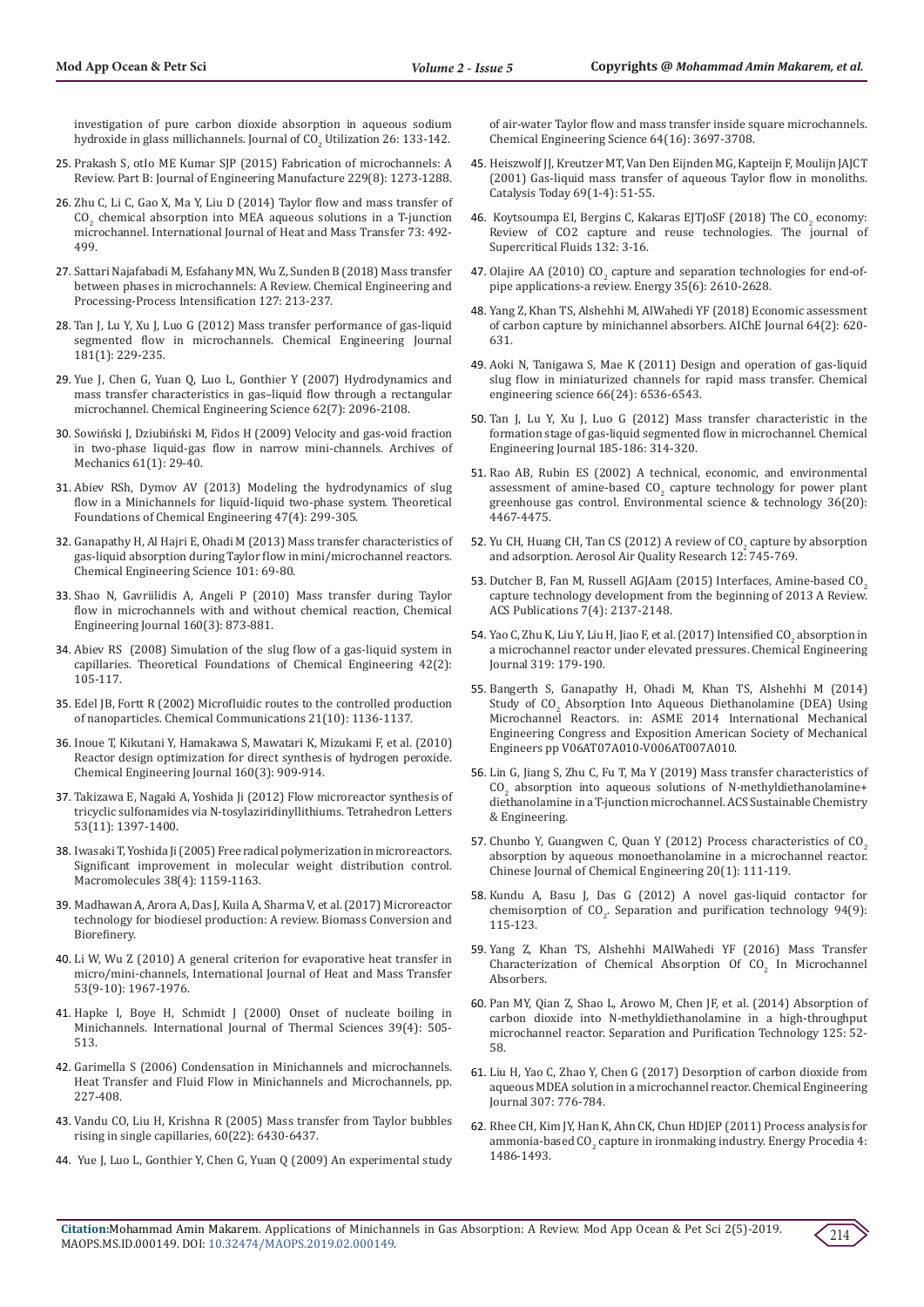- 63. [Kittiampon N, Kaewchada A, Jaree A \(2017\) Carbon dioxide absorption](https://www.sciencedirect.com/science/article/abs/pii/S1750583617300944)  [using ammonia solution in a microchannel. International Journal of](https://www.sciencedirect.com/science/article/abs/pii/S1750583617300944)  [Greenhouse Gas Control 63: 431-441.](https://www.sciencedirect.com/science/article/abs/pii/S1750583617300944)
- 64. [Ji X, Ma Y, Fu T, Zhu C, Wang D \(2010\) Experimental investigation of the](http://www.scielo.br/scielo.php?script=sci_arttext&pid=S0104-66322010000400009)  [liquid volumetric mass transfer coefficient for upward gas-liquid two](http://www.scielo.br/scielo.php?script=sci_arttext&pid=S0104-66322010000400009)[phase flow in rectangular microchannels. Brazilian Journal of Chemical](http://www.scielo.br/scielo.php?script=sci_arttext&pid=S0104-66322010000400009)  [Engineering 27: 573-582.](http://www.scielo.br/scielo.php?script=sci_arttext&pid=S0104-66322010000400009)
- 65. [Sun R, Cubaud T \(2011\) Dissolution of carbon dioxide bubbles and](https://www.ncbi.nlm.nih.gov/pubmed/21755094)  [microfluidic multiphase flows, Lab on a Chip 11\(17\): 2924-2928.](https://www.ncbi.nlm.nih.gov/pubmed/21755094)
- 66. Knuutila H, Svendsen HFAnttila (2009)  $CO<sub>2</sub>$  capture from coal-fired [power plants based on sodium carbonate slurry; a systems feasibility](https://www.sciencedirect.com/science/article/abs/pii/S175058360800056X)  [and sensitivity study. International Journal of Greenhouse Gas Control](https://www.sciencedirect.com/science/article/abs/pii/S175058360800056X)  [3\(2\): 143-151.](https://www.sciencedirect.com/science/article/abs/pii/S175058360800056X)
- 67. Astarita G, Savage DW, Longo JMJCES (1981) Promotion of  $CO<sub>2</sub>$  mass [transfer in carbonate solutions. Chemical Engineering Secience 36\(3\):](https://www.sciencedirect.com/science/article/pii/0009250981801467)  [581-588.](https://www.sciencedirect.com/science/article/pii/0009250981801467)
- 68. Cents A, Brilman DWF, Versteeg GJCES (2005)  $CO<sub>2</sub>$  absorption in [carbonate/bicarbonate solutions: The Danckwerts-criterion revisited.](file:///C:\Users\Lupine\Desktop\sciencedirect.com\science\article\pii\S0009250905004306)  [Chemical Engineering Secience 60\(21\): 5830-5835.](file:///C:\Users\Lupine\Desktop\sciencedirect.com\science\article\pii\S0009250905004306)
- 69. [Vericella JJ, Baker SE, Stolaroff JK, Duoss EB, Hardin IV JO, et al. \(2015\)](https://www.nature.com/articles/ncomms7124)  [Encapsulated liquid sorbents for carbon dioxide capture. Nature](https://www.nature.com/articles/ncomms7124)  [Communications 6: 6124.](https://www.nature.com/articles/ncomms7124)
- 70. [Sobieszuk P, Cygański P, Pohorecki Rte. \(2008\) Volumetric liquid side](https://www.researchgate.net/profile/Pawet_Sobieszuk/publication/233757976_Volumetric_liquid_side_mass_transfer_coefficient_in_a_gas-liquid_microreactor/links/5af89b344585157136e81021/Volumetric-liquid-side-mass-transfer-coefficient-in-a-gas-liquid-microreactor.pdf?origin=publication_detail)  [mass transfer coefficient in a gas-liquid microreactor. Chemical and](https://www.researchgate.net/profile/Pawet_Sobieszuk/publication/233757976_Volumetric_liquid_side_mass_transfer_coefficient_in_a_gas-liquid_microreactor/links/5af89b344585157136e81021/Volumetric-liquid-side-mass-transfer-coefficient-in-a-gas-liquid-microreactor.pdf?origin=publication_detail)  [Process Engineering 29: 651-661.](https://www.researchgate.net/profile/Pawet_Sobieszuk/publication/233757976_Volumetric_liquid_side_mass_transfer_coefficient_in_a_gas-liquid_microreactor/links/5af89b344585157136e81021/Volumetric-liquid-side-mass-transfer-coefficient-in-a-gas-liquid-microreactor.pdf?origin=publication_detail)
- 71. [Sobieszuk P, Pohorecki R, Cygański P, Grzelka J \(2011\) Determination](https://www.sciencedirect.com/science/article/pii/S0009250911005987)  [of the interfacial area and mass transfer coefficients in the Taylor gas](https://www.sciencedirect.com/science/article/pii/S0009250911005987)[liquid flow in a microchannel. Chemical engineering science 66\(23\):](https://www.sciencedirect.com/science/article/pii/S0009250911005987)  [6048-6056.](https://www.sciencedirect.com/science/article/pii/S0009250911005987)
- 72. [Sarmad S, Xie Y, Mikkola JP, Ji X \(2017\) Screening of Deep Eutectic](http://www.diva-portal.org/smash/record.jsf?pid=diva2%3A1055677&dswid=7574)  Solvents (DESs) as green CO<sub>2</sub> sorbents: from solubility to viscosity. New Journal of Chemistry  $41(1)$ : 290-301.
- 73. Kamgar A, Rahimpour MR (2016) Prediction of  $CO_2$  solubility in ionic [liquids with QM and UNIQUAC models. Journal of Molecular Liquids 222:](https://www.sciencedirect.com/science/article/abs/pii/S0167732216313319)  [195-200.](https://www.sciencedirect.com/science/article/abs/pii/S0167732216313319)
- 74. [Baghban A, Mohammadi AH, Taleghani MS \(2017\) Rigorous modeling](https://www.sciencedirect.com/science/article/abs/pii/S1750583616306016)  of  $CO<sub>2</sub>$  equilibrium absorption in ionic liquids. International Journal of [Greenhouse Gas Control 58: 19-41.](https://www.sciencedirect.com/science/article/abs/pii/S1750583616306016)
- 75. [Aghaie M, Rezaei N, Zendehboudi S \(2018\) A systematic review on](https://www.sciencedirect.com/science/article/pii/S1364032118305100)   $CO<sub>2</sub>$  capture with ionic liquids: Current status and future prospects. [Renewable and Sustainable Energy Reviews 96: 502-525.](https://www.sciencedirect.com/science/article/pii/S1364032118305100)
- 76. [Yang Q, Wang Z, Bao Z, Zhang Z, Yangn Y et al. \(2016\) New Insights](https://onlinelibrary.wiley.com/doi/abs/10.1002/cssc.201501691)  into  $CO<sub>2</sub>$  Absorption Mechanisms with Amino-Acid Ionic Liquids. [ChemSusChem 9\(8\): 806-812.](https://onlinelibrary.wiley.com/doi/abs/10.1002/cssc.201501691)
- 77. [Yin Y, Fu T, Zhu C, Guo R, Ma Y et al. \(2019\) Dynamics and mass transfer](https://www.sciencedirect.com/science/article/pii/S1383586618302260)  characteristics of  $CO<sub>2</sub>$  absorption into MEA/[Bmim][BF4] aqueous [solutions in a microchannel. Separation and Purification Technology](https://www.sciencedirect.com/science/article/pii/S1383586618302260)  [210\(8\): 541-552.](https://www.sciencedirect.com/science/article/pii/S1383586618302260)
- 78. [Qin K, Wang K, Luo R, Li Y, Wang T \(2018\) Dispersion of supercritical](https://www.sciencedirect.com/science/article/abs/pii/S0255270117312941)  [carbon dioxide to \[Emim\]\[BF4\] with a T-junction tubing connector.](https://www.sciencedirect.com/science/article/abs/pii/S0255270117312941)  [Chemical Engineering and Processing-Process Intensification 127: 58-](https://www.sciencedirect.com/science/article/abs/pii/S0255270117312941) [64.](https://www.sciencedirect.com/science/article/abs/pii/S0255270117312941)
- 79. Tonkovich ALY, Litt RD, Dongming Q, Silva LJ, Lamont MJ et al. (2011) Methods for applying microchannels to separate methane using liquid absorbents, especially ionic liquid absorbents from a mixture comprising methane and nitrogen.
- 80. [Shah MS, Tsapatsis M, Siepmann JI \(2017\) Hydrogen sulfide capture:](https://www.ncbi.nlm.nih.gov/pubmed/28678483)  [From absorption in polar liquids to oxide, zeolite, and metal-organic](https://www.ncbi.nlm.nih.gov/pubmed/28678483)  [framework adsorbents and membranes. Chem Rev 117\(14\): 9755-9803.](https://www.ncbi.nlm.nih.gov/pubmed/28678483)
- 81. [Su H, Wang S, Niu H, Pan L, Wang A et al. \(2010\) Mass transfer](https://www.researchgate.net/publication/229106007_Mass_transfer_characteristics_of_H2S_absorption_from_gaseous_mixture_into_methyldiethanolamine_solution_in_a_T-junction_microchannel) [characteristics of H2S absorption from gaseous mixture into](https://www.researchgate.net/publication/229106007_Mass_transfer_characteristics_of_H2S_absorption_from_gaseous_mixture_into_methyldiethanolamine_solution_in_a_T-junction_microchannel) [methyldiethanolamine solution in a T-junction microchannel. Separation](https://www.researchgate.net/publication/229106007_Mass_transfer_characteristics_of_H2S_absorption_from_gaseous_mixture_into_methyldiethanolamine_solution_in_a_T-junction_microchannel) [and Purification Technology 72\(3\): 326-334.](https://www.researchgate.net/publication/229106007_Mass_transfer_characteristics_of_H2S_absorption_from_gaseous_mixture_into_methyldiethanolamine_solution_in_a_T-junction_microchannel)
- 82. [Pan MY, Li T, Zhou Y, Qian Z, Shao L et al. \(2015\) Selective absorption](https://www.sciencedirect.com/science/article/abs/pii/S0255270115300398) of  $H_2S$  from a gas mixture with  $CO_2$  [in a microporous tube-in-tube](https://www.sciencedirect.com/science/article/abs/pii/S0255270115300398) [microchannel reactor. Chemical Engineering and Processing: Process](https://www.sciencedirect.com/science/article/abs/pii/S0255270115300398) [Intensification 95:135-142.](https://www.sciencedirect.com/science/article/abs/pii/S0255270115300398)
- 83. [Molhave LJIA \(1991\) Volatile organic compounds, indoor air quality and](https://onlinelibrary.wiley.com/doi/abs/10.1111/j.1600-0668.1991.00001.x) [health. International Journal of Indoor Environment and Health 1\(4\):](https://onlinelibrary.wiley.com/doi/abs/10.1111/j.1600-0668.1991.00001.x) [357-376](https://onlinelibrary.wiley.com/doi/abs/10.1111/j.1600-0668.1991.00001.x).
- 84. [Das D, Gaur V, Verma N \(2004\) Removal of volatile organic compound by](https://www.researchgate.net/publication/222835771_Removal_of_Volatile_Organic_Compound_by_Activated_Carbon_Fiber) [activated carbon fiber. Carbon 42\(14\): 2949-2962.](https://www.researchgate.net/publication/222835771_Removal_of_Volatile_Organic_Compound_by_Activated_Carbon_Fiber)
- 85. [Brosillon S, Manero MH, Foussard JN \(2001\) Mass transfer in VOC](https://pubs.acs.org/doi/abs/10.1021/es010017x) [adsorption on zeolite: experimental and theoretical breakthrough](https://pubs.acs.org/doi/abs/10.1021/es010017x) [curves. Environ Sci Technol 35\(17\): 3571-3575.](https://pubs.acs.org/doi/abs/10.1021/es010017x)
- 86. [Yang K, Xue F, Sun Q, Yue R, Lin D \(2013\) Adsorption of volatile](https://www.researchgate.net/publication/259172991_Adsorption_of_volatile_organic_compounds_by_metal-organic_frameworks_MOF-177) [organic compounds by metal-organic frameworks MOF-177. Journal of](https://www.researchgate.net/publication/259172991_Adsorption_of_volatile_organic_compounds_by_metal-organic_frameworks_MOF-177) [Environmental Chemical Engineering 1\(4\): 713-718.](https://www.researchgate.net/publication/259172991_Adsorption_of_volatile_organic_compounds_by_metal-organic_frameworks_MOF-177)
- 87. [Van der Vaart D, Vatvuk W, Wehe A \(1991\) Thermal and catalytic](https://www.tandfonline.com/doi/abs/10.1080/10473289.1991.10466828?src=recsys) [incinerators for the control of VOCs. Journal of the Air & Waste](https://www.tandfonline.com/doi/abs/10.1080/10473289.1991.10466828?src=recsys) [Management Association 41\(1\): 92-98.](https://www.tandfonline.com/doi/abs/10.1080/10473289.1991.10466828?src=recsys)
- 88. Zhiliang LRXJX, Xiuyun WLLJS (2008) Membrane-based gas absorption for separation of VOCs/N. Chinese Journal of Environmental Engineering.
- 89. [Edwards FG, Nirmalakhandan N \(1996\) Biological treatment of](https://www.sciencedirect.com/science/article/abs/pii/0273122396005975) [airstreams contaminated with VOCs: An overview. Water Science and](https://www.sciencedirect.com/science/article/abs/pii/0273122396005975) [technology 34\(3-4\): 565-571.](https://www.sciencedirect.com/science/article/abs/pii/0273122396005975)
- 90. [Hadjoudj R, Monnier H, Roizard C, Lapicque F \(2004\) Absorption of](https://pubs.acs.org/doi/abs/10.1021/ie0304006) [chlorinated VOCs in high-boiling solvents: determination of Henry's law](https://pubs.acs.org/doi/abs/10.1021/ie0304006) [constants and infinite dilution activity coefficients. Ind Eng Chem Res](https://pubs.acs.org/doi/abs/10.1021/ie0304006) [43\(9\): 2238-2246.](https://pubs.acs.org/doi/abs/10.1021/ie0304006)
- 91. Hadjoudj R, Monnier H, Roizard C, Lapicque FJI (2004) Absorption of chlorinated VOCs in high-boiling solvents: Determination of Henry's law constants and infinite dilution activity coefficients. Ind Eng Chem Res 43(9): 2238-2246.
- 92. [Gossett JMJES \(1987\) Technology, Measurement of Henry's law](https://pubs.acs.org/doi/abs/10.1021/es00156a012) [constants for C1 and C2 chlorinated hydrocarbons. Environ Sci Technol](https://pubs.acs.org/doi/abs/10.1021/es00156a012) [21\(2\): 202-208.](https://pubs.acs.org/doi/abs/10.1021/es00156a012)
- 93. [Monnier H, Mhiri N, Falk L \(2010\) Falling liquid film stability in](https://www.sciencedirect.com/science/article/abs/pii/S0255270110001078) [microgas/liquid absorption. Chemical Engineering and Processing:](https://www.sciencedirect.com/science/article/abs/pii/S0255270110001078) [Process Intensification 49\(9\): 953-957.](https://www.sciencedirect.com/science/article/abs/pii/S0255270110001078)
- 94. [Mhiri N, Monnier H, Ces Falk LJ \(2011\) Intensification of the G/L](https://www.researchgate.net/publication/251552617_Intensification_of_the_GL_absorption_in_microstructured_falling_film_application_to_the_treatment_of_chlorinated_VOC) [absorption in microstructured falling film application to the treatment](https://www.researchgate.net/publication/251552617_Intensification_of_the_GL_absorption_in_microstructured_falling_film_application_to_the_treatment_of_chlorinated_VOC) [of chlorinated VOC's. Part III: Influence of gas thickness channel on mass](https://www.researchgate.net/publication/251552617_Intensification_of_the_GL_absorption_in_microstructured_falling_film_application_to_the_treatment_of_chlorinated_VOC) [transfer. Chemical Engineering Science 66\(23\): 5989-6001.](https://www.researchgate.net/publication/251552617_Intensification_of_the_GL_absorption_in_microstructured_falling_film_application_to_the_treatment_of_chlorinated_VOC)
- 95. [Kockmann N, Gottsponer, Cej Roberge DMJ \(2011\) Scale-up concept of](https://www.researchgate.net/publication/241114385_Scale-up_concept_of_single-channel_microreactors_from_process_development_to_industrial_production) [single-channel microreactors from process development to industrial](https://www.researchgate.net/publication/241114385_Scale-up_concept_of_single-channel_microreactors_from_process_development_to_industrial_production) [production. The Chemical Engineering Journal 167\(2\): 718-726.](https://www.researchgate.net/publication/241114385_Scale-up_concept_of_single-channel_microreactors_from_process_development_to_industrial_production)
- 96. [Tonkovich A, Kuhlmann D, Rogers A, McDaniel J, Fitzgerald S \(2005\)](https://www.sciencedirect.com/science/article/pii/S0263876205727428) [Microchannel technology scale-up to commercial capacity. Chemical](https://www.sciencedirect.com/science/article/pii/S0263876205727428) [Engineering Research and Design 83\(6\): 634-639.](https://www.sciencedirect.com/science/article/pii/S0263876205727428)
- 97. [Yue J, Boichot R, Luo L, Gonthier Y, Chen G, \(2010\) Flow distribution](https://aiche.onlinelibrary.wiley.com/doi/abs/10.1002/aic.11991) [and mass transfer in a parallel microchannel contactor integrated with](https://aiche.onlinelibrary.wiley.com/doi/abs/10.1002/aic.11991) [constructal distributors. AIChE journal 56\(2\): 298-317.](https://aiche.onlinelibrary.wiley.com/doi/abs/10.1002/aic.11991)
- 98. [Constantinou A, Gavriilidis A \(2009\) CO](https://pubs.acs.org/doi/abs/10.1021/ie900697u?src=recsys)<sub>2</sub> absorption in a microstructured [mesh reactor. Ind Eng Chem Res 49\(3\): 1041-1049.](https://pubs.acs.org/doi/abs/10.1021/ie900697u?src=recsys)
- 99. [Ganapathy H, Steinmayer S, Shooshtari A, Dessiatoun S, Ohadi MM \(2016\)](https://ideas.repec.org/a/eee/appene/v162y2016icp416-427.html) [Process intensification characteristics of a microreactor absorber for](https://ideas.repec.org/a/eee/appene/v162y2016icp416-427.html) enhanced  $CO<sub>2</sub>$  [capture. Applied energy 162\(C\): 416-427.](https://ideas.repec.org/a/eee/appene/v162y2016icp416-427.html)